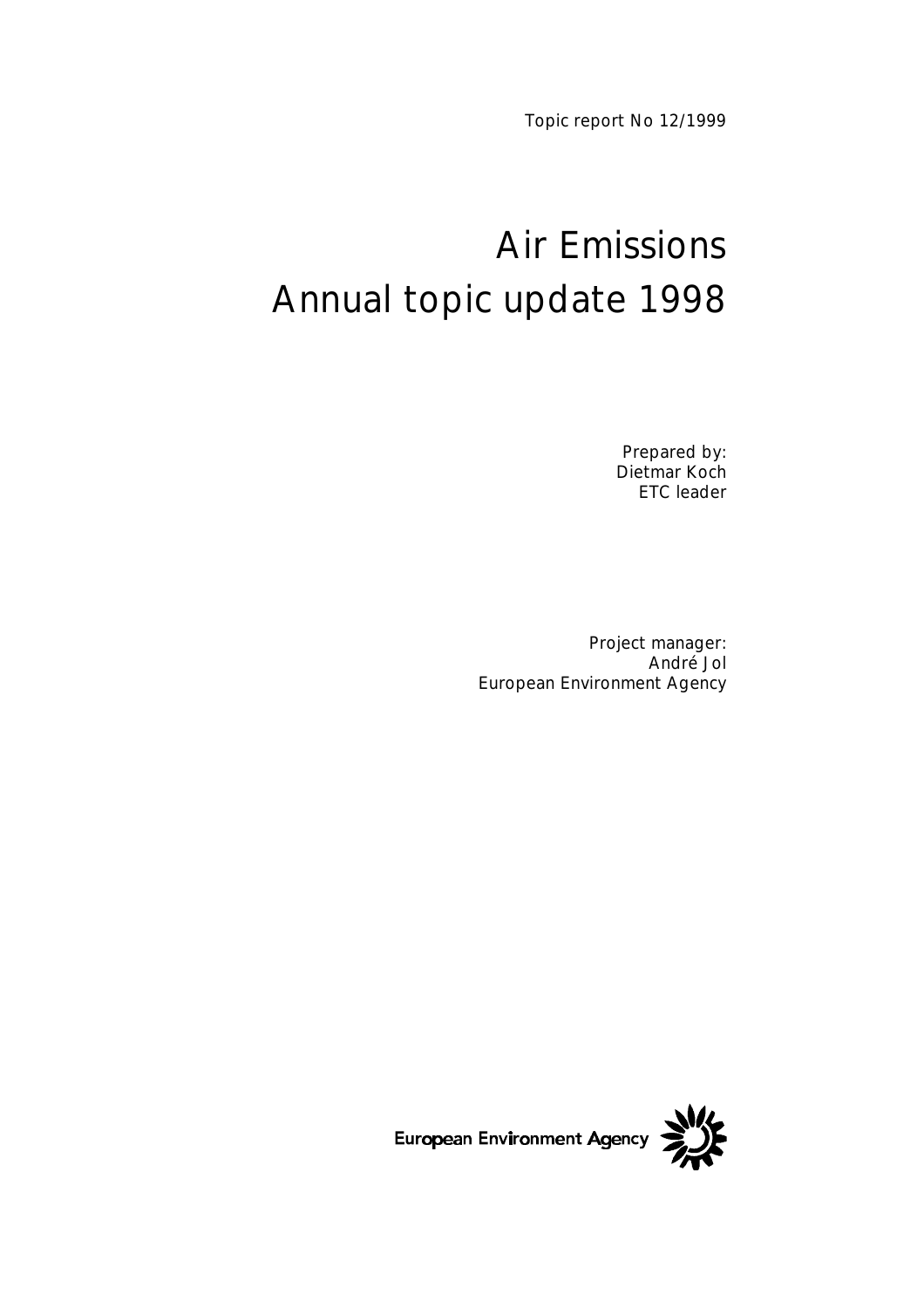Cover design: Rolf Kuchling, EEA

Legal notice

The contents of this report do not necessarily reflect the official opinion of the European Communities or other European Communities institutions. Neither the European Environment Agency nor any person or company acting on the behalf of the Agency is responsible for the use that may be made of the information contained in this report.

A great deal of additional information on the European Union is available on the Internet. It can be accessed through the Europa server (http://europa.eu.int)

©EEA, Copenhagen, 1999

Reproduction is authorised provided the source is acknowledged

Printed in Belgium

Printed on recycled and chlorine-free bleached paper

ISBN

European Environment Agency Kongens Nytorv 6 DK-1050 Copenhagen K Denmark Tel: +45 33 36 71 00 Fax: +45 33 36 71 99 E-mail: eea@eea.eu.int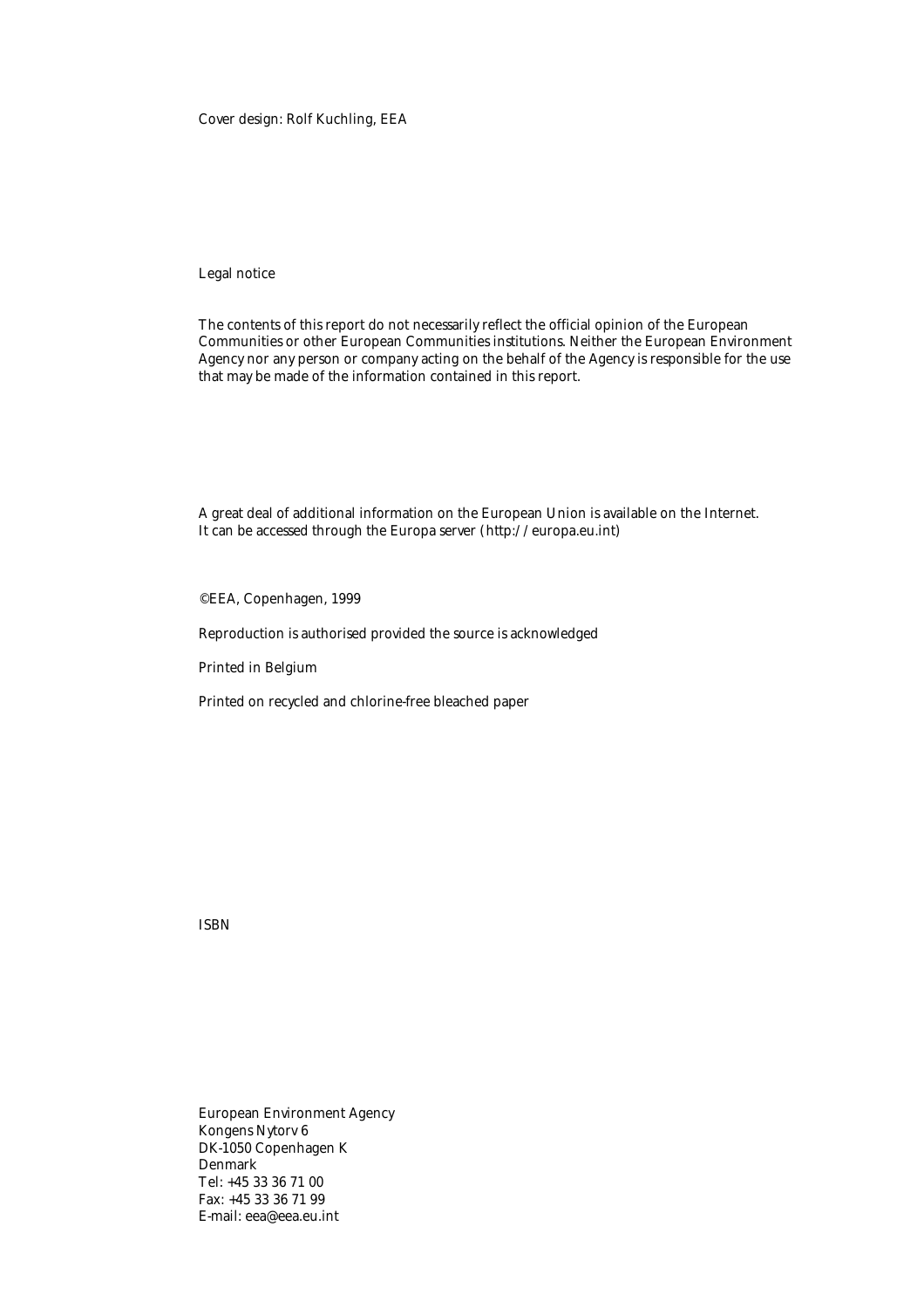## **Contents**

| 2. |                                                                              |  |
|----|------------------------------------------------------------------------------|--|
|    |                                                                              |  |
|    | 2.1.3. State of play of national annual inventories and ETC/AE databases 9   |  |
|    | 2.2. Maintain and develop the air emissions aspect of EIONET12               |  |
|    |                                                                              |  |
|    | 2.3. Contribution to the EEA report Environment in the EU at the turn of the |  |
|    |                                                                              |  |
|    |                                                                              |  |
|    |                                                                              |  |
|    |                                                                              |  |
|    |                                                                              |  |
|    |                                                                              |  |
|    |                                                                              |  |
|    |                                                                              |  |
|    |                                                                              |  |
|    |                                                                              |  |
|    | Annex National primary contact points on air emissions 25                    |  |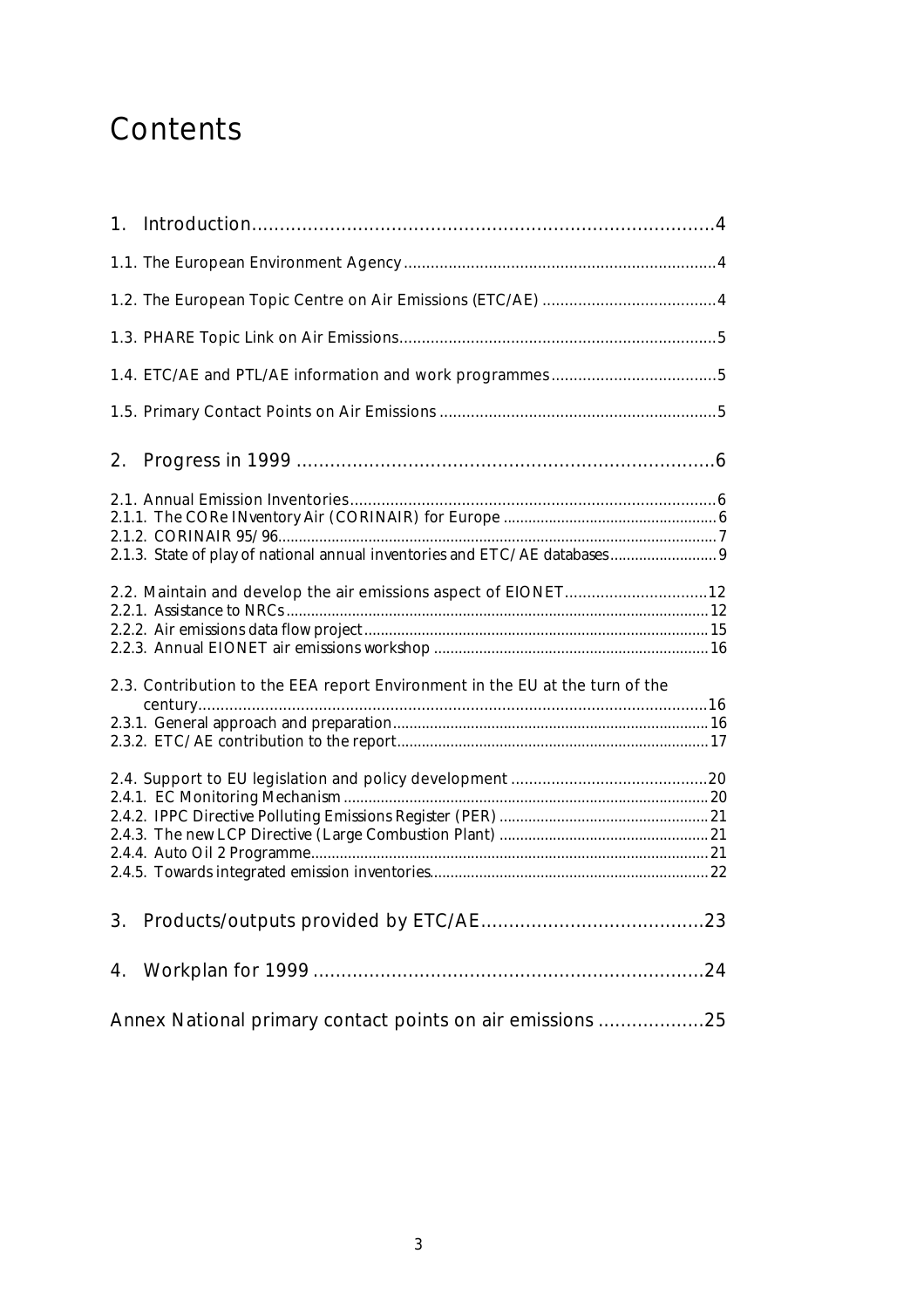### 1. Introduction

#### 1.1. The European Environment Agency

The European Environment Agency (EEA), based in Copenhagen, was established in 1990 by a Council Regulation. The main mission of the Agency is to provide "timely, targeted, relevant and reliable information to policy making agents and the public", and thereby to "help achieve significant and measurable improvement in Europe's environment".

One of the current major tasks is the co-ordination and further development of the European Environment Information and Observation Network, EIONET, consisting of coordinating institutions (National Focal Points, NFPs) and centres of expertise (National Reference Centres, NRCs) in the participating countries, and European Topic Centres (ETCs). ETCs have been appointed directly by EEA to work on specific environmental areas and carry out specific tasks described in EEA's Multiannual Work Programme.

The EU PHARE programme has made possible the extension of EEA work to 13 central and eastern European Countries possible (see 1.3).

#### 1.2. The European Topic Centre on Air Emissions (ETC/AE)

ETC/AE was established by EEA in 1994 to support the Agency in its tasks involving air emissions.

A consortium of five institutions was contracted for the period 1995-1997:

- Federal Environmental Agency (UBA), Berlin, Germany (lead organisation)
- European Network of Environmental Research Organisations (ENERO), consisting of <sup>−</sup>AEA Technology, Culham, United Kingdom
	- <sup>−</sup>Italian National Agency for new Technology Energy and the Environment (ENEA), Rome, Italy
	- <sup>−</sup>System Analysis Department, Risø National Laboratory (Risø), Roskilde, Denmark
	- <sup>−</sup>Institute of Environmental Sciences, Energy Research and Process Innovation (TNO), Apeldoorn, the Netherlands
- Federal Environmental Agency (UBA), Vienna, Austria
- Centre Interprofessionnel Technique D'Etudes de la Pollution Atmosphérique (CITEPA), Paris, France
- POSEIDON S.A. Industrial Consultants (POSEIDON), Thessaloniki, Greece.

In 1997, the EEA Management Board decided to extend the contract for a further period of up to three years.

The ETC leader, Dr. Dietmar Koch (UBA, Berlin), is supported by a Steering Committee of contact persons from three of the participating organisations:

- Dr. Simon Eggleston, AEA Technology
- <sup>−</sup>Niels Kilde, Risø
- <sup>−</sup>Dr. Tinus Pulles, TNO

The main objective of ETC/AE is to provide EEA and its clients, in particular the EU Member States and the European Commission, with all relevant information on air emissions related to key environmental problems such as climate change, acidification, tropospheric ozone, dispersion of hazardous substance (such as heavy metals) and urban air quality. In order to fulfil this task, the ETC/AE collaborates closely with NFPs, NRCs, the European Commission Environment Directorate General (DGXI), other European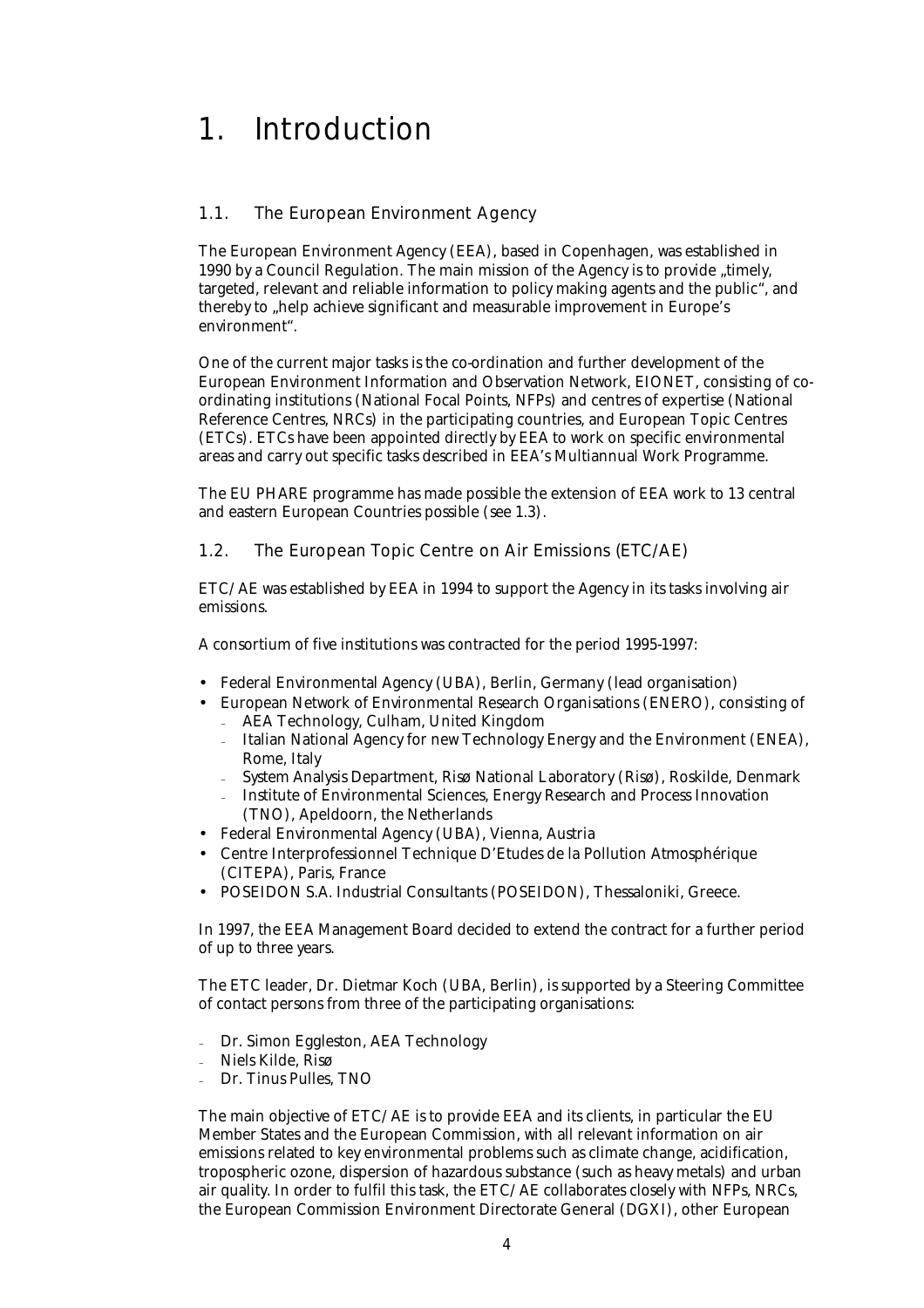Topic Centres, PHARE Topic Links, Eurostat (the Statistical Office of the EU), JRC (EU's Joint Research Centre, UNECE/EMEP (Co-operative programme for monitoring and evaluation of the long range transmission of air pollutants in Europe) and the OECD/IEA/IPCC (International Governmental Panel on Climate Change) programme on greenhouse inventories.

#### 1.3. PHARE Topic Link on Air Emissions

EU's PHARE Programme provided the necessary funds to make possible the extension of EIONET to central and eastern European countries. In 1998, a consortium of three organisations (PTL/AE) was contracted by the Directorate General IA for a period of two years consisting of

- ATMOTERM, Opole, Poland (lead organisation)
- Slovak Hydrometeorological Institute (SHMU), Bratislava, Slovak Republic
- National Centre for Environment and Sustainable Development (NCESD), Sofia, Bulgaria

The PTL/AE Leader, Ms Wanda Pazdan (Atmoterm), is supported by a group of contact persons from the participating institutions.

The PTL/AE work programme was jointly developed with ETC/AE in order to coordinate the common technical tasks and to ensure that ETC/AE and PTL/AE work together as a joint extended European Topic Centre on Air Emissions.

#### 1.4. ETC/AE and PTL/AE information and work programmes

Further information on work programmes can be obtain from

- EEA's website: http://eea.eu.int
- ETC/AE's website: http://etc-ae.eionet.eu.int/etc-ae/index.htm
- PTL/AE's website: http://www.ptl-ae.atmoterm.pl

ETC leader: Dietmar Koch Umweltbundesamt Bismarckplatz 1 D-14193 Berlin phone: +49-30-89-03-23-92 fax: +49-30-89-03-21-78 e-mail: dietmar.koch@uba.de PTL leader: Wanda Pazdan ATMOTERM Sp. z. o.o. Katowicka 35 PL-45-061 Opole +48-77-45-66-760 +48-77-45-42-037 wandapazdan@atmoterm.pl

#### 1.5. Primary Contact Points on Air Emissions

Most of the 18 EEA countries and 13 PHARE countries have appointed National Reference Centres on Air Emissions (NRCs). Furthermore, ETC/AE co-operates with several other countries. In all countries a Primary Contact Point (PCP) has been appointed by the country, which can be an NRC, NFP (National Focal Point) or other organisation. ETC/AE co-operate closely with PCPs, which are the regular collectors and suppliers of environmental data and information in their country. A full list of Primary Contact Points on Air Emissions is presented in Annex 1.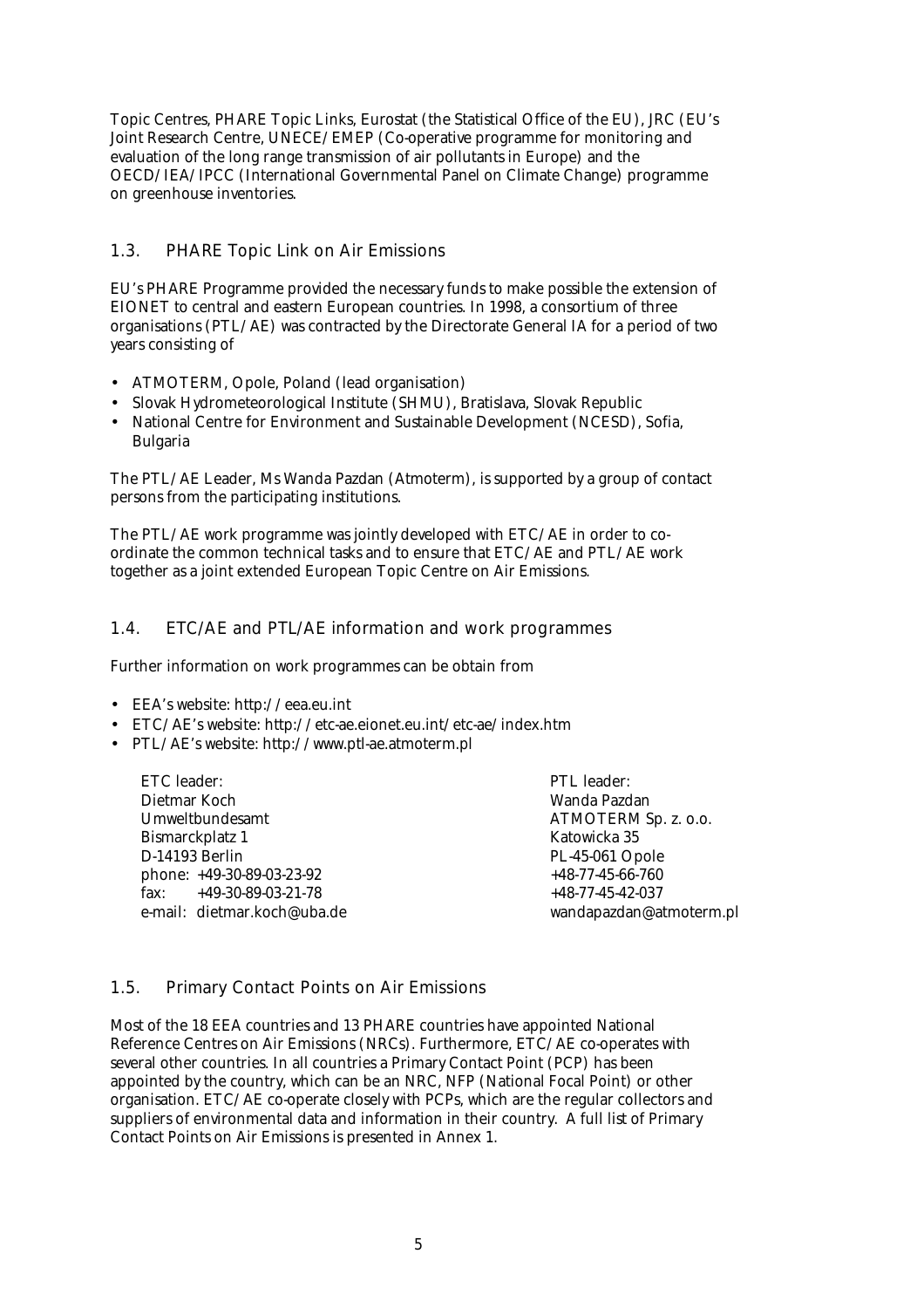### 2. Progress in 1999

#### 2.1. Annual Emission Inventories

#### *2.1.1. The CORe INventory Air (CORINAIR) for Europe*

The process of establishing European air emission inventories is closely linked with the European Commission's original CORINAIR programme that, from its start in 1983, created the framework for collecting air emission data. The EEA and its ETC/AE have revised the original programme resulting in a new project in operation since 1994: the CORINAIR (CORe INventory Air emissions) project. The CORINAIR project provides the necessary guidebooks, methods and software tools to countries to report all mandatory national air emission estimates under EU legislation and various international conventions (mainly UNFCCC, the UN Framework Convention on Climate Change and UNECE/CLRTAP, the Convention on Long-range Transboundary Air Pollution). Furthermore EEA requests participating countries to provide ETC/AE with the same data and, where appropriate and required, more detailed data. In that way the CORINAIR project provides the results of different analyses and comparisons of national emissions data on various levels of detail.

Information on European emission data is available from the ETC/AE website (see also Figure 1).

|                                                                                                                                                                          | . ETC-AE Startframe - Netscape<br>$-15x$ |                                                       |                |          |                  |                                                                                                                                                                                                                                                                                                                                     |                                                                   |  |
|--------------------------------------------------------------------------------------------------------------------------------------------------------------------------|------------------------------------------|-------------------------------------------------------|----------------|----------|------------------|-------------------------------------------------------------------------------------------------------------------------------------------------------------------------------------------------------------------------------------------------------------------------------------------------------------------------------------|-------------------------------------------------------------------|--|
| Edit View Go Communicator Help<br>File.                                                                                                                                  |                                          |                                                       |                |          |                  |                                                                                                                                                                                                                                                                                                                                     |                                                                   |  |
| Forward<br>Back                                                                                                                                                          | Reload                                   | Home<br>Search                                        | Guide<br>Print | Security | a<br><b>Stop</b> |                                                                                                                                                                                                                                                                                                                                     |                                                                   |  |
| <b>Bookmarks</b>                                                                                                                                                         | A.                                       | Netsite: http://etc-ae.eionet.eu.int/etc-ae/index.htm |                |          |                  |                                                                                                                                                                                                                                                                                                                                     |                                                                   |  |
| <b>Public Servers</b><br>EFA<br>+ Europa<br>+ IDA<br>· CIRCA Forum<br>• Mail Groups<br>$\cdot$ NMC $\sigma$<br><b>EIONET at ETCs</b><br>· Air Emissions<br>· Air Quality |                                          |                                                       |                |          |                  | Welcome to the<br><b>European Topic Centre</b><br>on Air Emissions<br>European Topic Centre on Air Emissions, o/o UBA (Federal Environmental Agency), P.O. Box<br>Lead Organisation: 330022, D-14191 Berlin, Germany; ETC/AE Leader: Dr Dietmar Koch, phone: +49 30 8903<br>2392, fax: +49 30 8903 2178, email: dietmar.koch@uba.de | <b>Under Contract to the</b><br>European<br>Environment<br>Agency |  |
| + Catalogue of Data                                                                                                                                                      |                                          |                                                       |                |          |                  | <b>Public Information</b>                                                                                                                                                                                                                                                                                                           |                                                                   |  |
| <b>Sources</b><br>• Inland Waters<br>• Land Cover                                                                                                                        |                                          | <b>ETCIAE</b>                                         |                |          |                  | <b>About ETC/AE, Consortium Partner Organisations, Mission,</b><br><b>Annual Work Plan, PHARE-Topic Link</b>                                                                                                                                                                                                                        |                                                                   |  |
| Marine and Coast                                                                                                                                                         |                                          | <b>News and Events</b>                                |                |          |                  | <b>Newsletter, Main Events</b>                                                                                                                                                                                                                                                                                                      |                                                                   |  |
| • Nature<br>Conservation<br>+ Soil<br>• Waste                                                                                                                            |                                          | <b>Products and Services</b>                          |                |          |                  | • European Air Emissions Inventory CORINAIR<br>• CORINAIR Software and Instructions<br>• Joint EMEP/CORINAIR Atmospheric Emissions<br><b>Inventory Guidebook</b>                                                                                                                                                                    |                                                                   |  |
| <b>EIONET at EEA</b><br><b>Member NFPs</b>                                                                                                                               |                                          |                                                       |                |          |                  | • Assistance by ETC/AE Advisors to National<br><b>Reference Centres for Air Emissions</b><br>• Publications and the EEA Data Warehouse                                                                                                                                                                                              |                                                                   |  |
| • Austria                                                                                                                                                                | $\mathbf{R}$                             | linke                                                 |                |          |                  | <b>e</b> selection of links related to air emission                                                                                                                                                                                                                                                                                 |                                                                   |  |
| చె                                                                                                                                                                       | Document: Done                           |                                                       |                |          |                  |                                                                                                                                                                                                                                                                                                                                     | 目器<br>- GP                                                        |  |

Figure 1: ETC/AE public website

Source: ETC/AE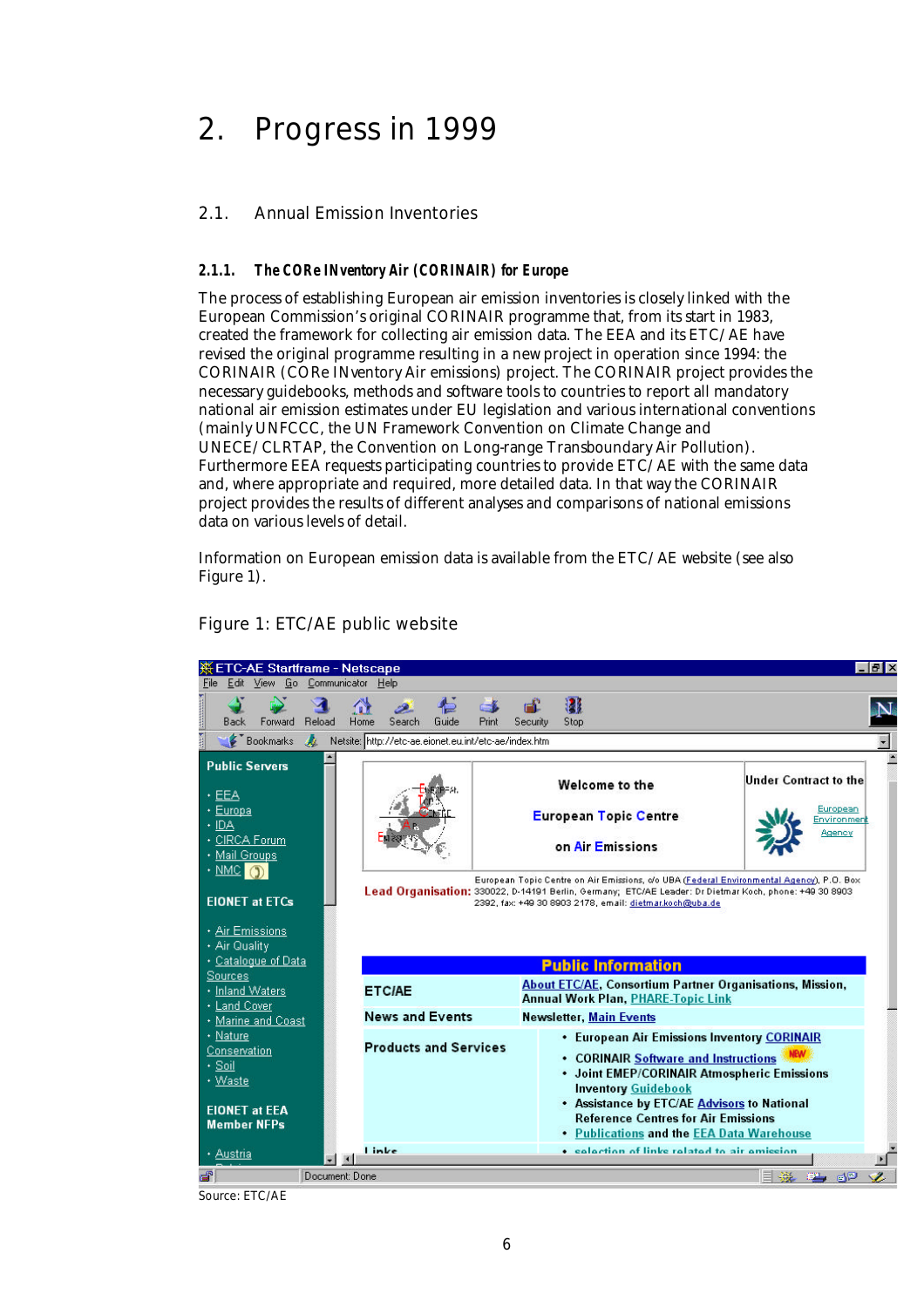Major progress in the CORINAIR project was made in 1998. ETC/AE has compiled various validated time series of national total and sectoral air emissions data for use in various EEA reports in 1998 and beyond. Furthermore ETC/AE has prepared detailed maps on emissions of the major pollutants in Europe for 1990 (complete data sets on spatially detailed air emissions for 1995 are not yet available from all participating countries). As an example, figure 2 provides NOx emissions in Europe on a 50 km x 50 km grid from 1990 for the participating countries, prepared by EEA using a GIS system to distribute point and area sources into the regular (EMEP) grids..





Source: EEA

#### *2.1.2. CORINAIR 95/96*

In 1998 EEA requested all participating countries to submit the following data and information to ETC/AE:

- emissions for 1995 at NUTS level 3, on the sectoral level of detail of SNAP level 1 (or if possible level 2) (see below for more explanation)
- detailed 1996 emissions data (SNAP level 3)
- updated time series of emissions for 1980 (or 1990 for greenhouse gases) to 1996
- copy of the submissions to UNFCCC and DGXI on greenhouse gas emission inventories 1990-1996 (IPCC format summary table 7A)
- copy of the submission to CLRTAP on acidifying pollutants and ozone precursors 1980- 1996 (EMEP format, which is identical to CORINAIR format, SNAP level 1 or if possible SNAP level 2).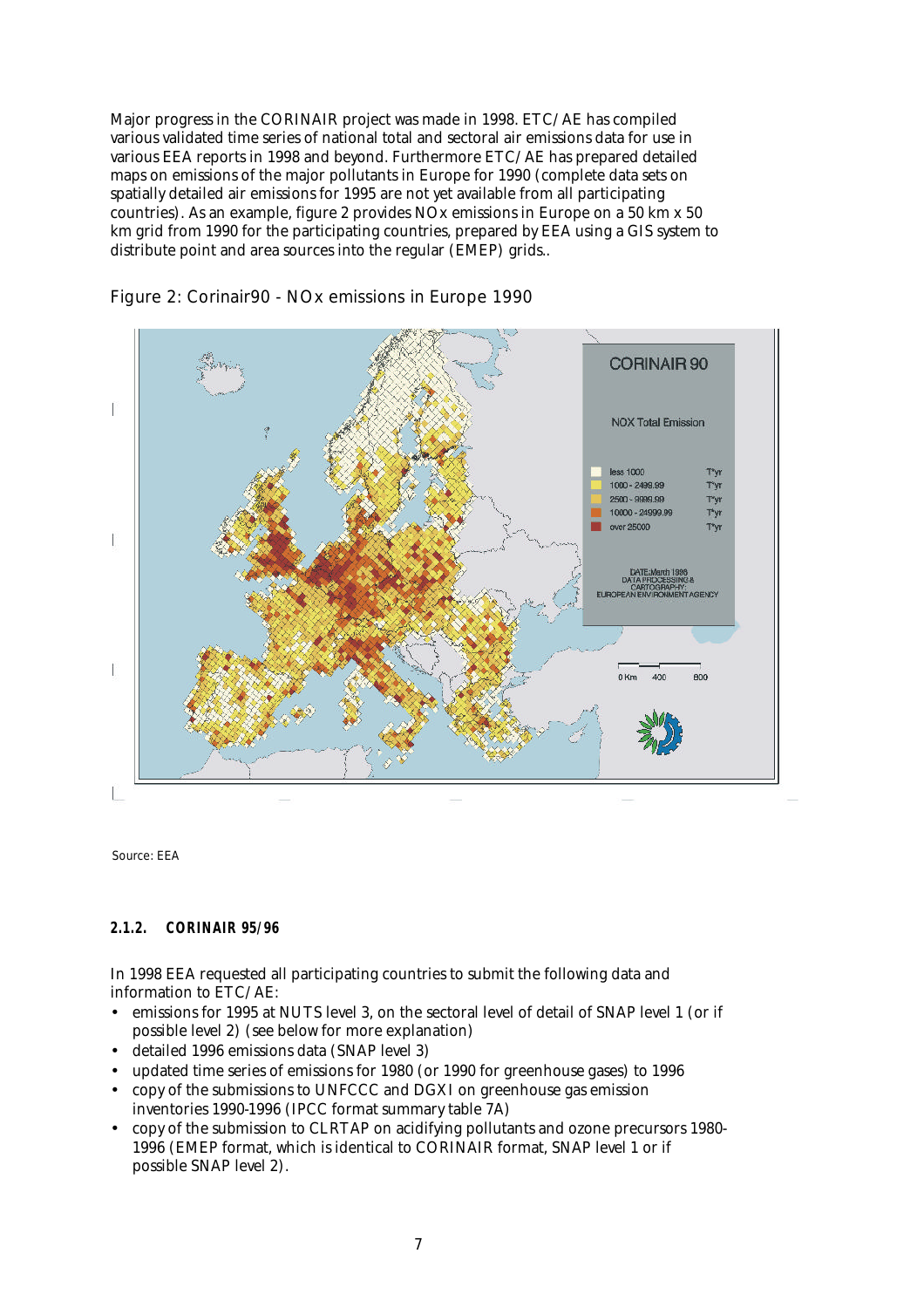In 1998, ETC/AE focused its assistance to participating countries on the compilation of their spatially and sectorally detailed CORINAIR 95 inventory and the subsequent annual inventory 1996, as well as any updated time series from 1990 to 1996 (and if feasible also 1980 to 1990). Such revisions can be necessary in cases where the methodology of air emission estimates has changed, new scientific evidence has led to new emission factors or a revision of activity data has occurred.

Inventories can be compiled for different levels of detail. The nomenclature for sources of air pollution used by  $\angle$  ETC/AE in the CORINAIR project (SNAP = selected nomenclature for sources of air pollution) defines 3 levels of which the most detailed level (level 3) covers specific types of emission sources, such as several kinds and sizes of combustion based power generating installations (for example see Table 1).

Table 1: Example of the most detailed SNAP level 3

| SNAP GR | <b>ISNAP SG</b> | SNAP_ID            | SNAP NAME                                                                      |
|---------|-----------------|--------------------|--------------------------------------------------------------------------------|
| LEVEL 1 | LEVEL 2         | LEVEL <sub>3</sub> |                                                                                |
| 01      |                 |                    | <b>COMBUSTION IN ENERGY PRODUCTION AND</b><br><b>TRANSFORMATION INDUSTRIES</b> |
|         | 0101            |                    | <b>PUBLIC POWER</b>                                                            |
|         | 0101            | 010101             | PUBLIC POWER - COMBUSTION PLANTS >= 300 MW (BOILERS)                           |
|         | 0101            | 010102             | PUBLIC POWER - COMBUSTION PLANTS $>=$ 50 AND $<$ 300 MW<br>(BOILERS)           |
|         | 0101            | 010103             | PUBLIC POWER - COMBUSTION PLANTS < 50 MW (BOILERS)                             |
|         | 0101            | 010104             | PUBLIC POWER - GAS TURBINES                                                    |
|         | 0101            | 010105             | PUBLIC POWER - STATIONARY ENGINES                                              |
|         | $\cdots$        |                    | $\cdots$                                                                       |

Source: ETC/AE

SNAP-level 1: groups ("SNAP\_gr") SNAP-level 2: subgroups ("SNAP\_sg") SNAP-level 3: activities ("SNAP\_id")

As a result of ETC/AE assistance, participating countries have now at their disposal air emission inventories on SNAP level 2 or 3 and NUTS level 3 for various years (1990 and/or 1995).NUTS, Nomenclature des Unités Territoriales dans l'Union Européenne (Nomenclature of Territorial Units for Statistics) is maintained by Eurostat.

The NUTS level indicates the spatial range of emission data. It should be noted that regions within the same NUTS level but in different EU Member States cannot be compared easily because these regions can differ greatly in terms of area, population, economic weight or administrative powers. For example, NUTS areas are shown for UK and Germany in the following table.

| Table 2: Explanation of NUTS areas in UK and Germany |  |  |  |
|------------------------------------------------------|--|--|--|
|------------------------------------------------------|--|--|--|

| <b>NUTS Level</b>                                  | UK                            | <b>Germany</b>                     |
|----------------------------------------------------|-------------------------------|------------------------------------|
| (local)<br>3.                                      | County/local authority region | "Kreis", "Stadt" (local authority) |
| 2 (consists of one or more NUTS                    | <b>Groups of counties</b>     | "Regierungsbezirk" (district       |
| level <sub>3</sub> areas)                          |                               | government)                        |
| 1 (consists of one or more NUTS)<br>level 2 areas) | Standard statistical region   | "Länder" (federal states)          |
| (the EU state)                                     | <b>United Kingdom</b>         | Germany                            |

Source: EUROSTAT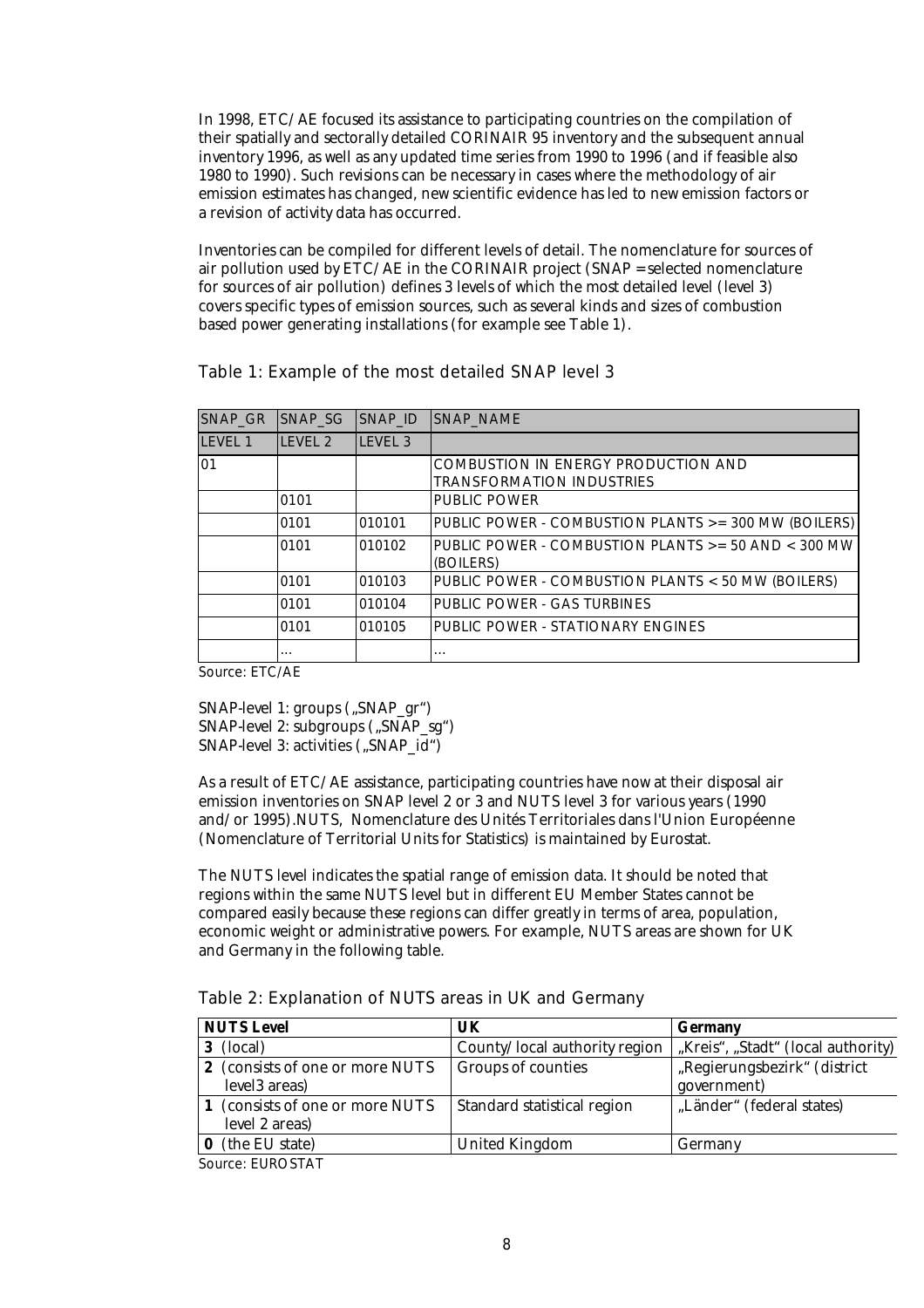#### *2.1.3. State of play of national annual inventories and ETC/AE databases*

Inventories and databases have been compiled by EU Member States for the years 1980 to 1996. However, gaps still remain, in particular for the period 1980 to 1990. National inventories have been submitted to the Commission and the conventions with copies to EEA (and subsequently to ETC/AE) and directly to EEA (ETC/AE) at different levels of detail. Most of the EU countries supplied the ETC with air emission estimates for the CORINAIR 95/96 databases in 1998, but not all delivered the information at the requested level of detail (SNAP 2 or 3, NUTS 3).

In November 1998 ETC/AE finalised and delivered to EEA its main comprehensive database, that mainly had been prepared for the EEA report "Environment in the EU at the turn of the century" (published in 1999). It includes data on greenhouse gas emissions up to 1996 in the format of IPCC (Intergovernmental Panel on Climate Change), updated emissions data in the format of EMEP/CORINAIR and Eurostat 1980 to 1996 economic statistics. This database was designed as a basis for all ETC/AE activities and products described in the following chapters.

Examples of emissions estimates from the ETC/AE database are presented in Figures 3 to 6. Trends in greenhouse gas emissions for the 15 EU member states from 1990 to 1996 are shown in Figure 3.

ETC/AE compiled these estimates on the basis of national submissions for two ETC/AE products that were drafted in 1998 and finalised for publication by EEA in 1999: "Annual European Community Greenhouse Gas Inventory 1990-1996, submission to the Secretariat of the UNFCCC" (EEA Technical Report no. 19, 1999) and "Overview of national programmes to reduce greenhouse emissions" (EEA Topic Report no. 8, 1999), which is a report related to the EU Monitoring Mechanism for CO2 and other greenhouse gases.

Emissions for three main greenhouse gases (CO2, CH4 and N2O) have been aggregated after conversion of CH4 and N2O emissions into CO2 equivalents. The applied conversion factor is called a Global Warming Potential (GWP) relative to CO2. The GWP is strongly dependent on the time horizon considered. Often a time horizon of 100 years is used, also in the ETC/AE databases. The current 100-year GWPs are 21 for CH4 and 310 for N2O. This means for example that 1 Gg of N2O emissions has the same warming effect on climate as an emission of 310 Gg of CO2.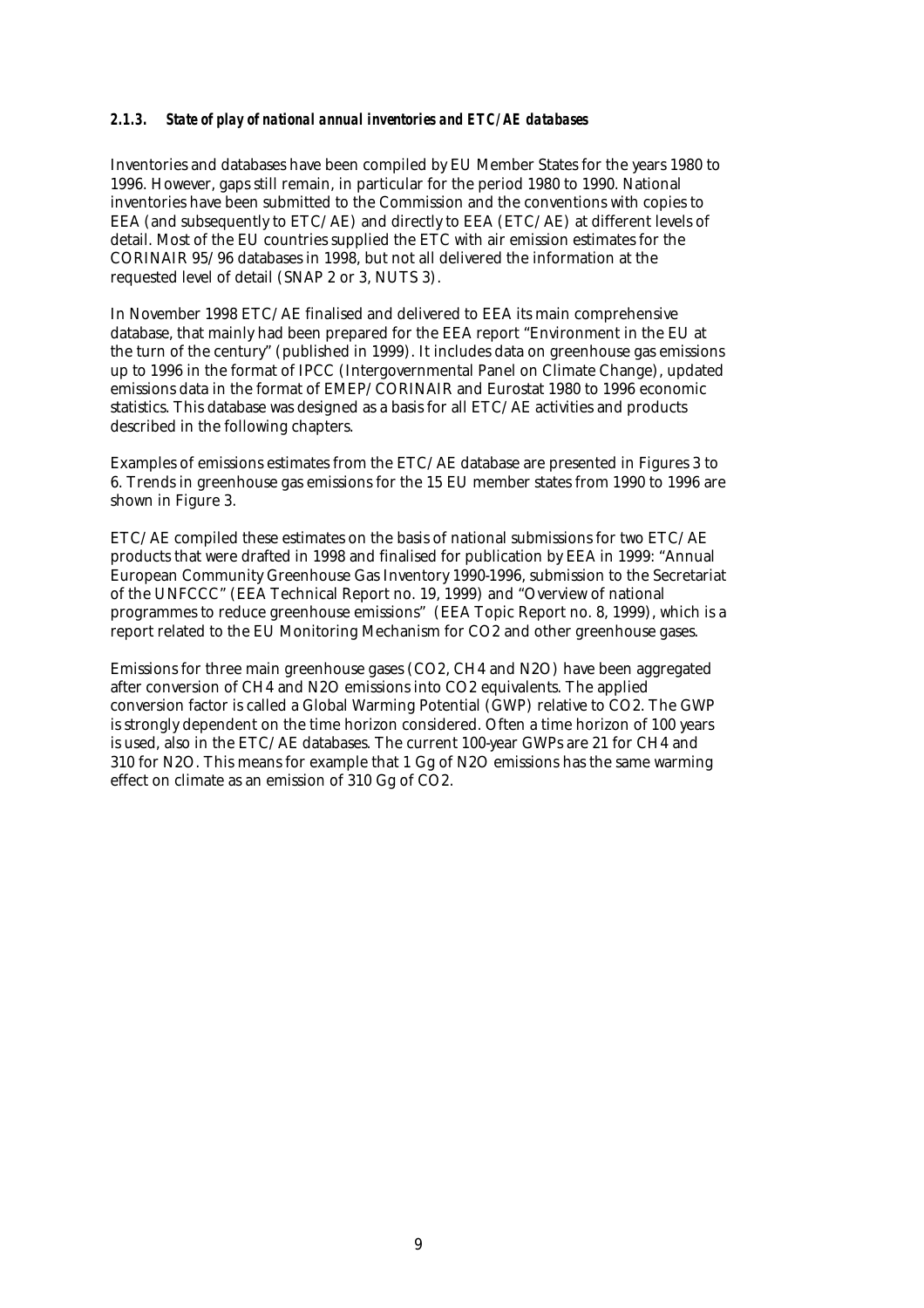#### Figure 3: Trend in aggregated greenhouse gas emissions 1990-1995 in Gg (CO $_{\tiny 2}$  equivalents)



#### **Greenhouse Gas Emissions (CO2, CH4 and N2O)**

Figure 4 presents the trend in total NOx emissions in the 18 EEA member countries (15 EU Member States and Liechtenstein, Switzerland and Iceland) and also total NOx emissions of the 13 PHARE Central and Eastern European countries. To provide meaningful trend information a few gaps in the data have been filled provisionally by interpolation between years.

Figure 4: Trend in NO<sub>x</sub> (as NO<sub>2</sub>) emissions for 1980-1996



**Anthropogenic Emissions of Nitrogen Oxides (1980-1996)**

Source: ETC/AE, officially submitted data under UNFCCC and/or EU Monitoring Mechanism

Source: ETC/AE, officially submitted data under UNECE CLRTAP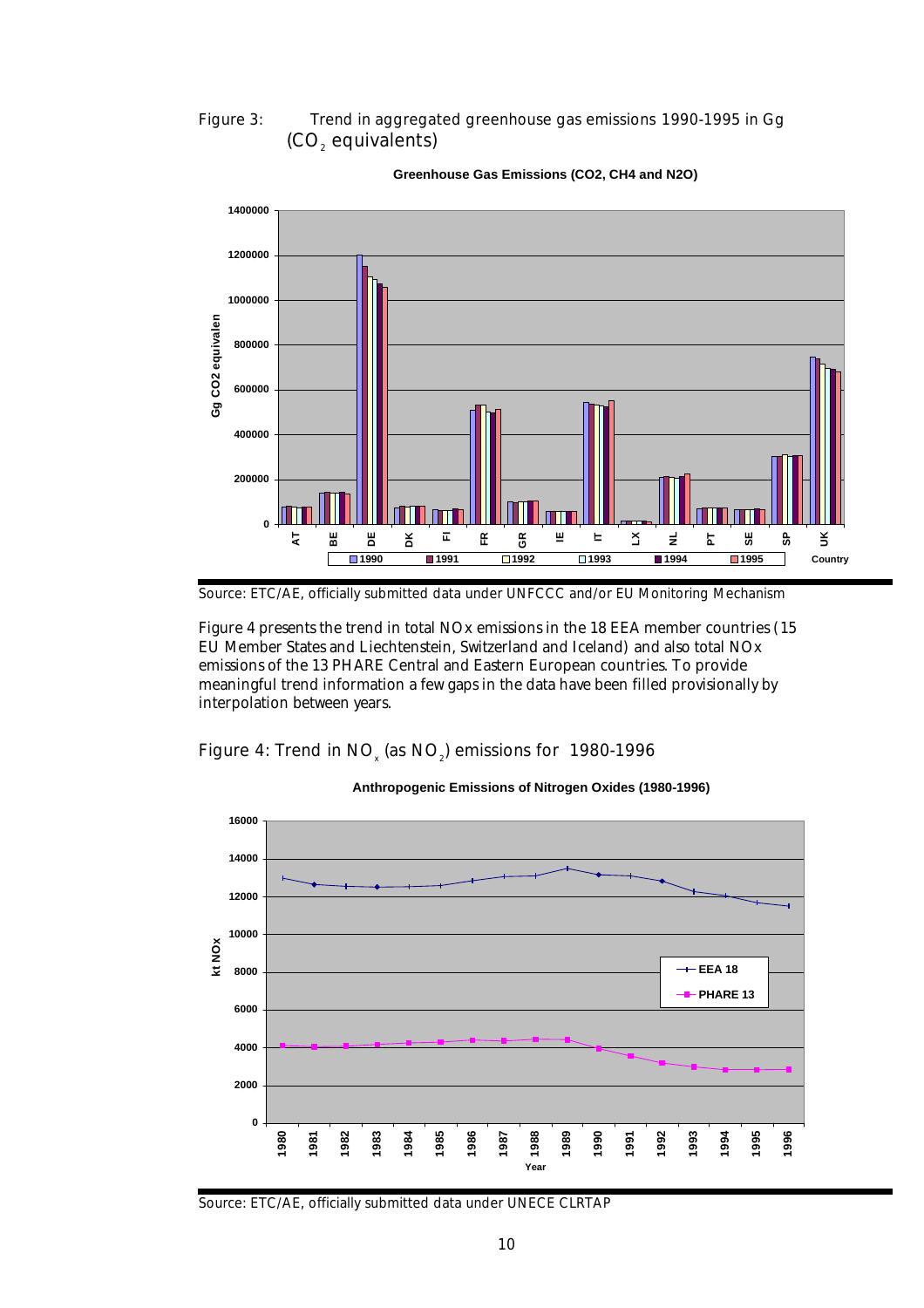



**Anthropogenic Emission of Sulphur (1980-1996)**

Source: ETC/AE, officially submitted data under UNECE CLRTAP

Figure 5 shows the trend in SO2 emissions in the 18 EEA member countries and the emissions in the 13 PHARE countries between 1980 and 1996. Total emissions of SO2 and NOx in the 18 EEA member countries have declined by more than 40 % and 15 % respectively between 1989 to 1996. In the same period total emissions of SO2 in the 13 PHARE countries also declined by more than  $40\%$ . NOx emissions in these countries decreased between 1989 and 1992 by about 35 %, but the downward trend appears to have levelled off since 1992.

The per capita SO2 emissions are much higher in PHARE countries than in EEA countries, while the per capita NOx emissions are (slightly) lower in PHARE countries (Figure 6).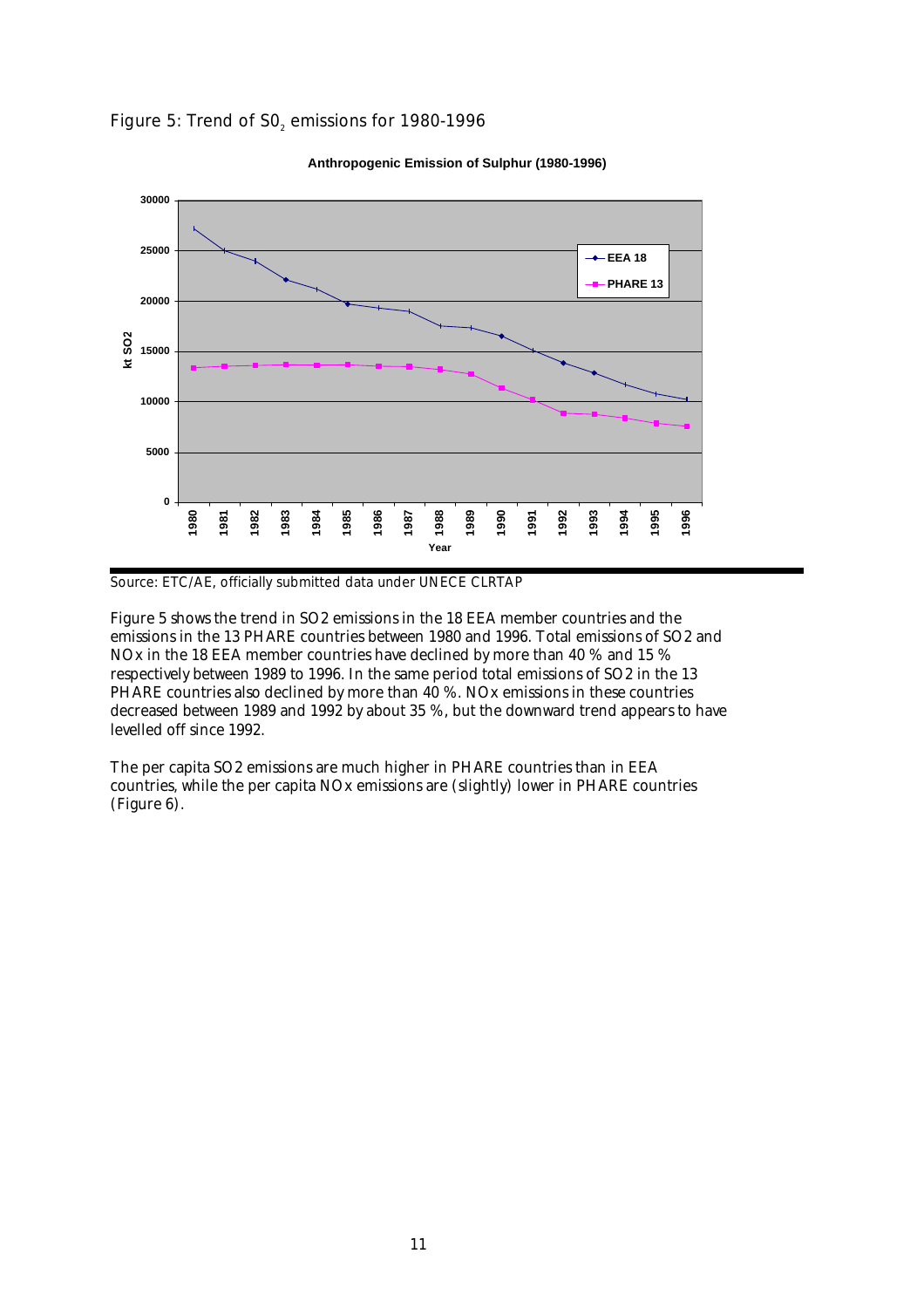Figure 6: Per capita emissions of SO $_{_2}$  and NO $_{_\mathrm{x}}$  in 1996



**Emission per Capita 1996**

Source: ETC/AE

Figures 3 - 6 indicate that there is a rather complete picture of total emissions from 1980 to 1996 for SO $_{\tiny 2}$  and NOx, although there are still many remaining gaps in the period 1980 to 1990 for the more detailed sectoral emissions. The picture is different for heavy metals and persistent organic pollutants (POPs) where scarcely any data have been made available to ETC/AE. EEA has therefore asked NFPs to adapt their national systems for estimating emissions to ensure the timely transmission of these data which would also help to meet international reporting requirements.

#### 2.2. Maintain and develop the air emissions aspect of EIONET

#### *2.2.1. Assistance to NRCs*

An important part of the ETC mission is to maintain and develop co-operation within EIONET (European Environmental Information and Observation Network) connecting NFPs, NRCs and other contact points. Snce 1995, ETC advisers have provided direct assistance in the form of workshops, training sessions and ad hoc advice to these network partners in about 30 countries in Europe. After the establishment of PTL/AE, more assistance has been provided to PHARE country partners.

An important achievement in 1998 was the distribution to countries of the new CORINAIR software system with its modules for data collection, data processing and reporting specifically designed to fulfil the countries' needs. This modular system separates inputs and outputs from the database. The system design is illustrated in the figure below.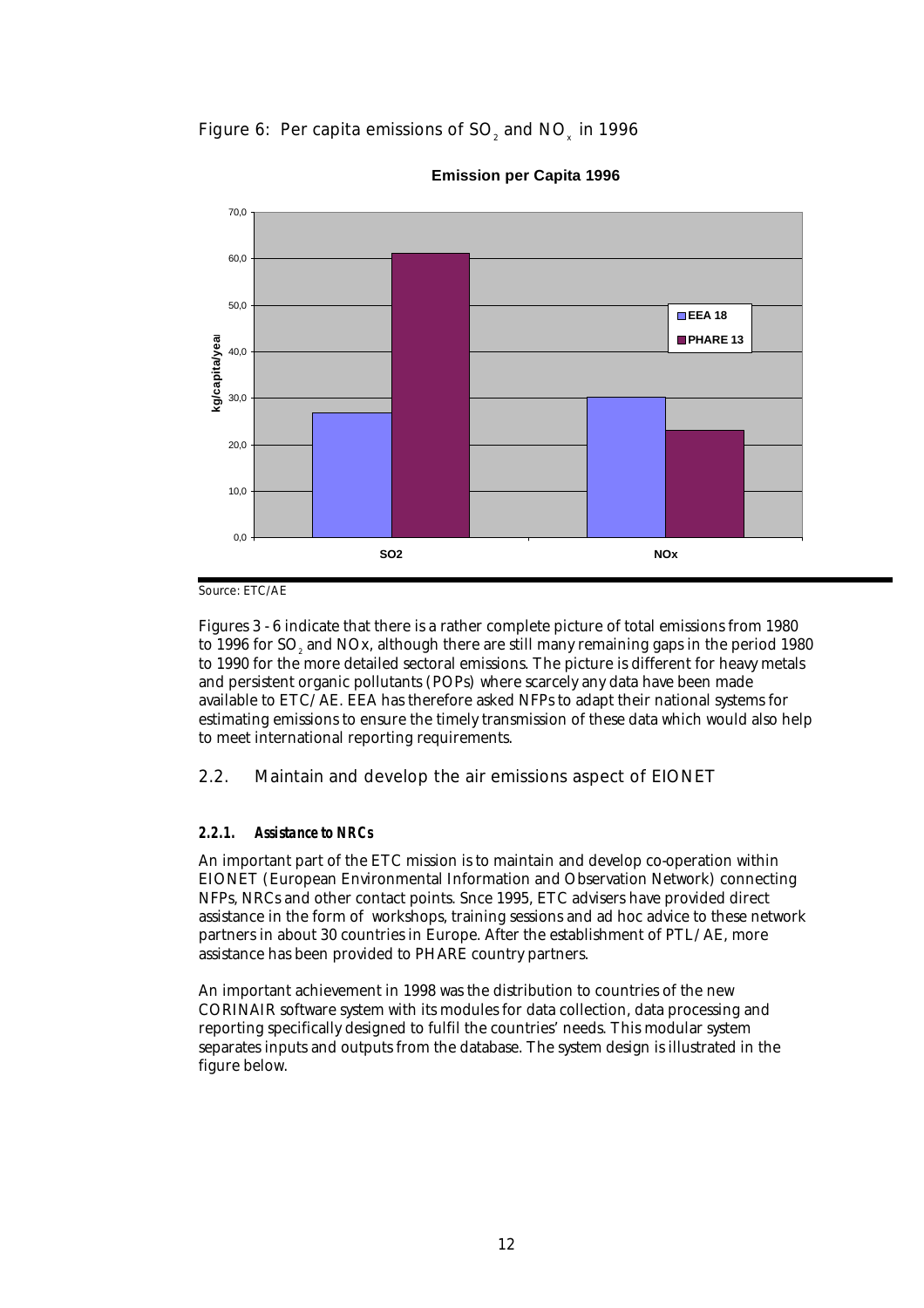

Figure 7: The national Corinair system: Different tools for different tasks

Source: ETC/AE

Table 3 provides an overview of modules prepared or still under construction.

|  |  |  |  | Table 3: Modules of the Corinair software system |  |
|--|--|--|--|--------------------------------------------------|--|
|--|--|--|--|--------------------------------------------------|--|

| Name             | Purpose                                                                                                                                                                                                                                                                                                                                                                       | Intende<br>d users    | Status (december 1998)<br><b>With outlooks</b>                                                                                                                                     |
|------------------|-------------------------------------------------------------------------------------------------------------------------------------------------------------------------------------------------------------------------------------------------------------------------------------------------------------------------------------------------------------------------------|-----------------------|------------------------------------------------------------------------------------------------------------------------------------------------------------------------------------|
| CollectER        | Tool to compile a national emission inventory                                                                                                                                                                                                                                                                                                                                 | <b>NRCs</b>           | Version 1.0 available and distributed.<br>download available on ETC/AE                                                                                                             |
| <b>EstimatER</b> | Tool to estimate emissions, using activity rate data; this<br>will probably be a set of separate systems, each for a                                                                                                                                                                                                                                                          | <b>NRCs</b>           | First tool available: copert ii for road<br>transport                                                                                                                              |
|                  | well defined source category                                                                                                                                                                                                                                                                                                                                                  |                       | Tools for other processes are under<br>development by ETC/AE and PTL/AE                                                                                                            |
| ReportER         | Tool to extract and present data from the national<br>inventory for the purpose of reporting in the requested                                                                                                                                                                                                                                                                 | <b>NRCs</b><br>ETC/AE | Modules in Corinair 94 system<br>available                                                                                                                                         |
|                  | sub-division and formats to conventions and EU<br>legislation:<br>UNFCCC and IPCC, e.g. table 7A<br>CLRTAP, EMEP/Corinair at SNAP1 and 2 level<br>HTML-file format for automated data flow<br>LCP directive<br>IPPC / per<br>OSPAR/HELCOM request                                                                                                                             |                       | The beta version of ReportER,<br>producing the ipcc 96 tables from a<br>completed CollectER was ready by<br>December 1998; an improved release<br>is expected by March 1999.       |
| ReceivER         | Combines output from national CollectER databases<br>into the European centralised emissions inventory<br>CORelNventoryAIR                                                                                                                                                                                                                                                    | ETC/AE                | to be designed                                                                                                                                                                     |
| ValidatER        | Tool to analyse and compare national inventories to<br>identify possible locations of errors and inconsistencies.<br>Techniques to be used are:<br>comparisons with national energy statistics,<br>correlations with driving forces (population sizes, car<br>$\ddot{\phantom{0}}$<br>fleets, industrial production etc.<br>comparisons of emission factors<br>other analyses | ETC/AE                | to be designed; might in part be<br>derived from the MICADO (system to<br>compare emissions factors across<br>sectors and countries) approach in the<br>Corinair 90 and 94 systems |
| <b>ImportER</b>  | Tool to import data from EstimatERs or other sources,<br>such as copert or national database systems.                                                                                                                                                                                                                                                                         | National<br>Experts   | Available for COPERT II import                                                                                                                                                     |

Source: ETC/AE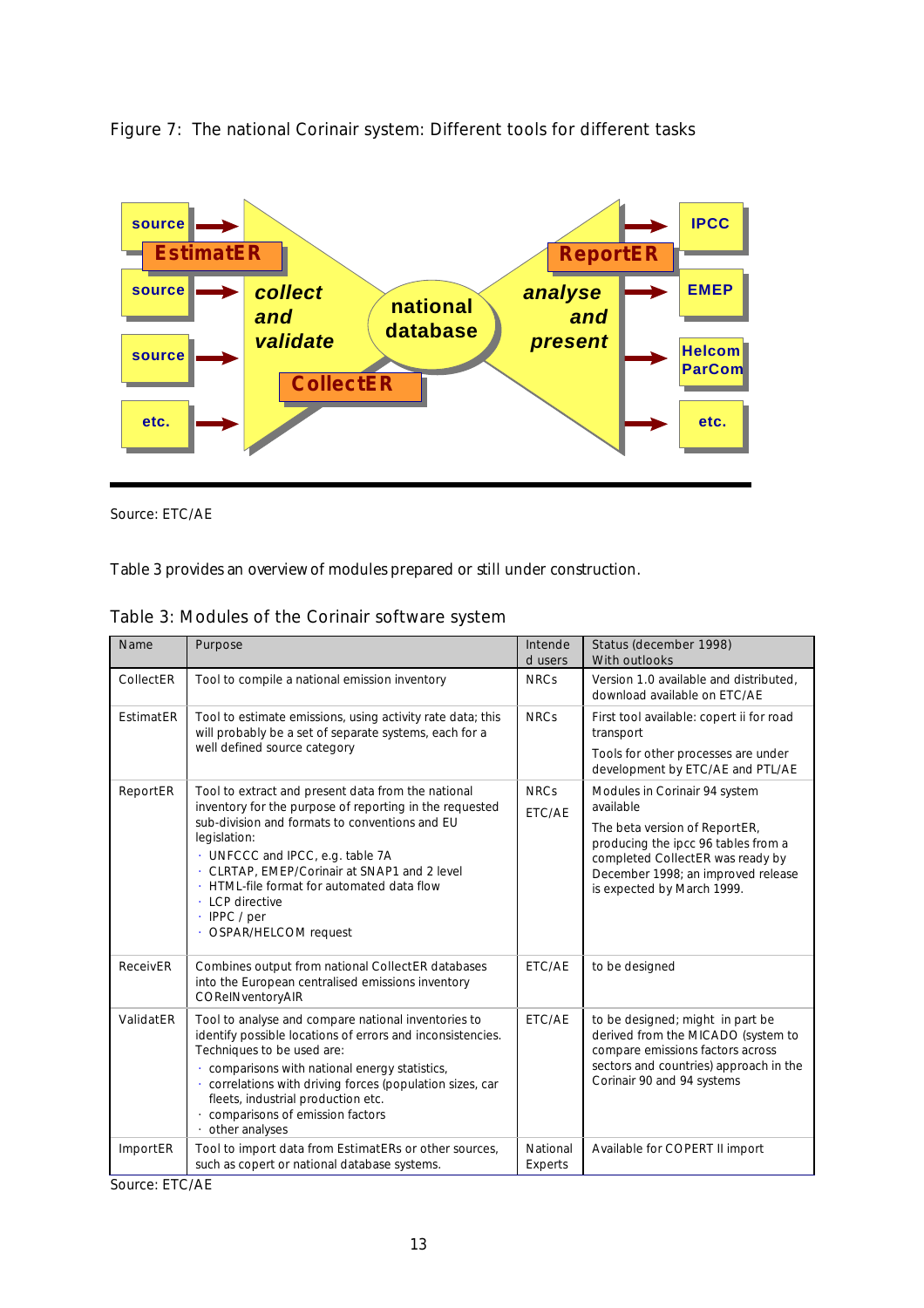The new Corinair modules have been designed with specific user needs in mind. For instance, the collecting tool includes a limited reporting interface in order to facilitate the input process.

#### *2.2.1.1. The CollectER system*

The CollectER system, software (beta version 2.0) and documentation were released at the EIONET workshop on air emissions in Wismar, Germany in June 1998 (see 2.2.3), including the document "TrainER" that guides the experts who are preparing national emissions inventories based on the CollectER software. In addition, a software manual has been prepared. Both can be downloaded from the ETC/AE web site. Furthermore, ETC advisors, assisted by SPIRIT (the software developer) extensively trained with CollectER and assisted the transformation of national databases from the previous CORINAIR 94 software to the new CollectER tool. For further assistance the software developer SPIRIT can be contacted by email: xspirit@savba.

New developments in 1999 could be directed towards regularly updating SNAP, pollutants and energy balances, storing time series of emission estimates and producing regularly gridded data from the CollectER tool. These and other possible extensions of the software will be evaluated in 1999 by EEA together with ETC/AE and PTL/AE.

#### *2.2.1.2. ImportER*

The beta-version 2.0 of the CollectER software has provided an import routine called ImportER. This was implemented to import data generated by separate tools such as the COPERT 2 module for estimating emissions from road transport. Other tools might be developed to facilitate detailed air or water emission estimates for specified areas such as lakes or catchments and sectors such as solvent use and agriculture.

#### *2.2.1.3. The ReportER system*

A first version of ReportER was distributed to NRCs for testing in December 1998. This version enables reporting in the IPCC format (spreadsheet). A final version is expected to be released in the spring of 1999.

#### *2.2.1.4. COPERT 2*

COPERT2 (Computer Programme to Calculate Emissions from Road Transport) and the associated software manual and methodology report has been made available in March 1998 by ETC/AE responsible partner LAT/POSEIDON on the website: http://vergina.eng.auth.gr/mech/lat/copert/copert.htm

Since then assistance has been provided to several organisations in various countries and an increasing number of national reference centres are making use of COPERT 2 for compiling their national and/or local/regional road transport emission inventories.

COPERT 2 does not yet fully incorporate all relevant results from DGVII projects MEET (Methodologies for Estimating Emissions from Road Transport) and COST319, and the Auto Oil2 programme coordinated by DGXI. This will be done in 1999 through the development and launch of COPERT 3.

The software tools CollectER, ReportER and COPERT 2 are being implemented by NRCs. Progress with implementation will be reviewed at the next EIONET air emissions workshop in May 1999.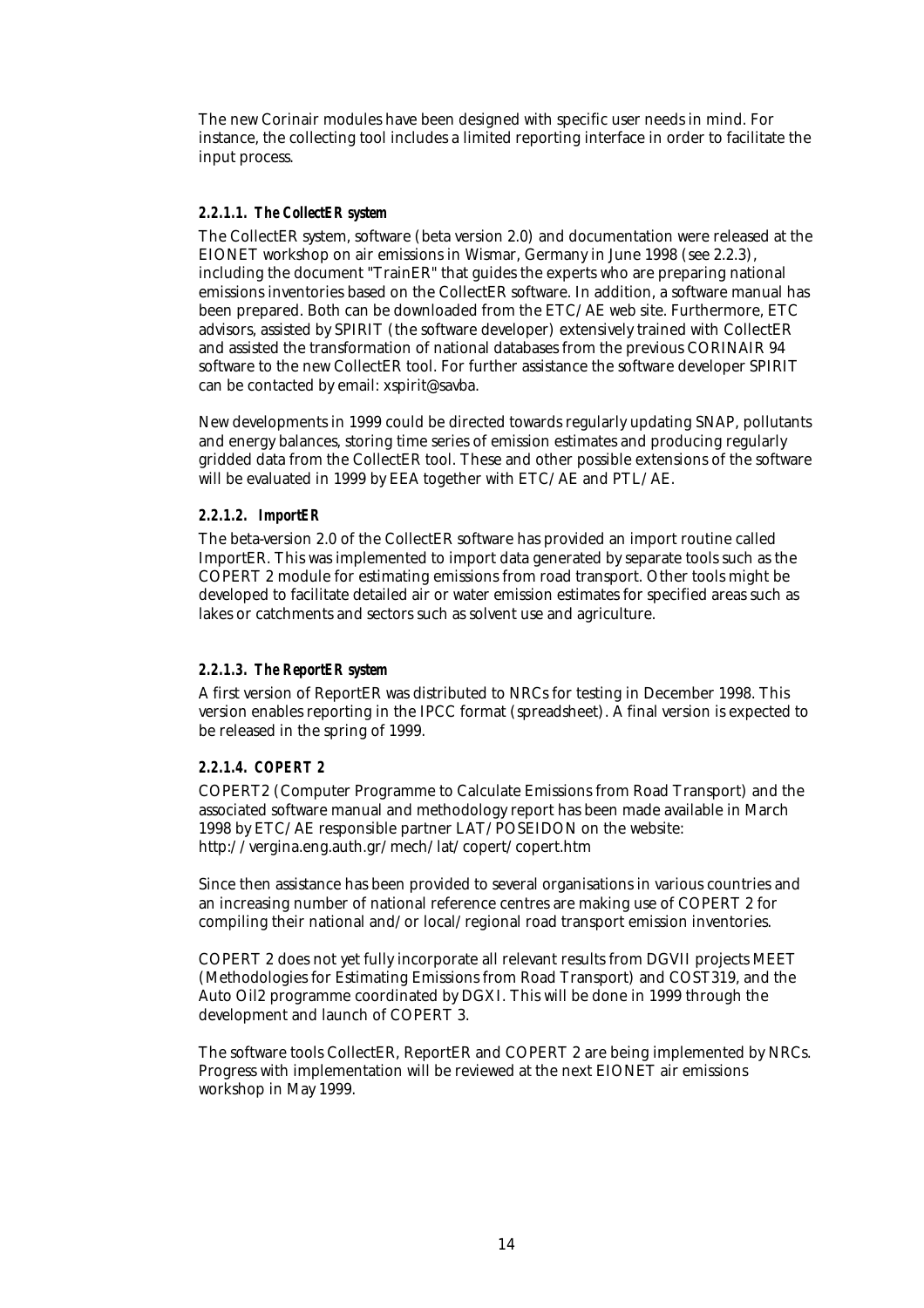|             | Tempapl - Energy Balance Fuels File:   |                               |            |                                                         | $  E  \times$ |
|-------------|----------------------------------------|-------------------------------|------------|---------------------------------------------------------|---------------|
| <b>File</b> | Edit RootData Reports View Window Help |                               |            |                                                         |               |
|             |                                        |                               |            | ReportER                                                |               |
|             |                                        |                               |            |                                                         |               |
|             |                                        |                               |            |                                                         |               |
|             | <b>Conversion SNAP - IPCC</b>          |                               |            | $\Box$                                                  |               |
|             |                                        | <b>Conversion SNAP - IPCC</b> |            |                                                         |               |
|             | SNAP                                   | <b>IPCC</b>                   | Poll, Id.  | Contribute                                              |               |
|             | 030310                                 | 1A2b                          | 001        |                                                         |               |
|             | 030310                                 | 1A2b                          | 002        | 1                                                       |               |
|             | 030310                                 | 1A2b                          | 003        | <b>Energy Balance Fuels</b>                             | -10           |
|             | 030310                                 | 1A2b                          | 004        |                                                         |               |
|             | 030310                                 | 1A2b                          | 005        | <b>Energy Balance - Fuel Types and Their Statistics</b> |               |
|             | 030310                                 | 1A2b                          | 006        |                                                         |               |
|             | 030310                                 | 1A2b                          | 007        | Name<br>Abbrevation<br><b>Statistics [GJ]</b>           |               |
|             | 030310                                 | 1A2b                          | <b>HFC</b> |                                                         | Exis          |
|             | 030310                                 | 1A2b                          | <b>PFC</b> | $\blacksquare$                                          |               |
|             | 030322                                 | 1A2b                          |            |                                                         |               |
| Ready       |                                        |                               |            |                                                         | <b>NUM</b>    |

#### Figure 8: Example from ReportER

Source: ETC/AE

#### *2.2.2. Air emissions data flow project*

The ETC provides assistsance to EEA in the improvement of data collection, processing and reporting, making use of EIONET telematics (CIRCLE). A project on air emissions data flow was launched at the EIONET User Group meeting in December 1997. Its aim was to test the use of CIRCLE for efficient data flow and management between NRCs, NFPs, ETC/AE and EEA, taking into account data flows towards the European Commission, UNECE/CLRTAP and UNFCCC. There is a need to involve all countries participating in the EEA work programme in order to achieve a reliable and timely system of air emissions dataflow on the national and international level. This will help relieve the countries of the burden of contributing to various international and EEA reporting needs and will assure the most up-to-date time series of air emissions data.

A technical working group involving EEA, ETC/AE and experts from several countries was established which prepared recommendations to improve air emissions data flow for consideration at the NFP/EIONET meetings in 1998. EEA asked NFPs to organise national participation in the data flow project covering data reported to UNFCCC and the EC (IPCC format) and to CLRTAP (EMEP format), asking them to make these data available on their national EIONET servers. To assist countries, in December 1998 ETC/AE provided pre-filled IPCC 7A tables, based on data compiled in the database (November 1998). ETC/AE had uploaded all pre-filled templates onto the CIRCLE Interest Group. EEA has asked countries to update their national tables with data from later years and also to provide tables with their data in EMEP/CORINAIR format.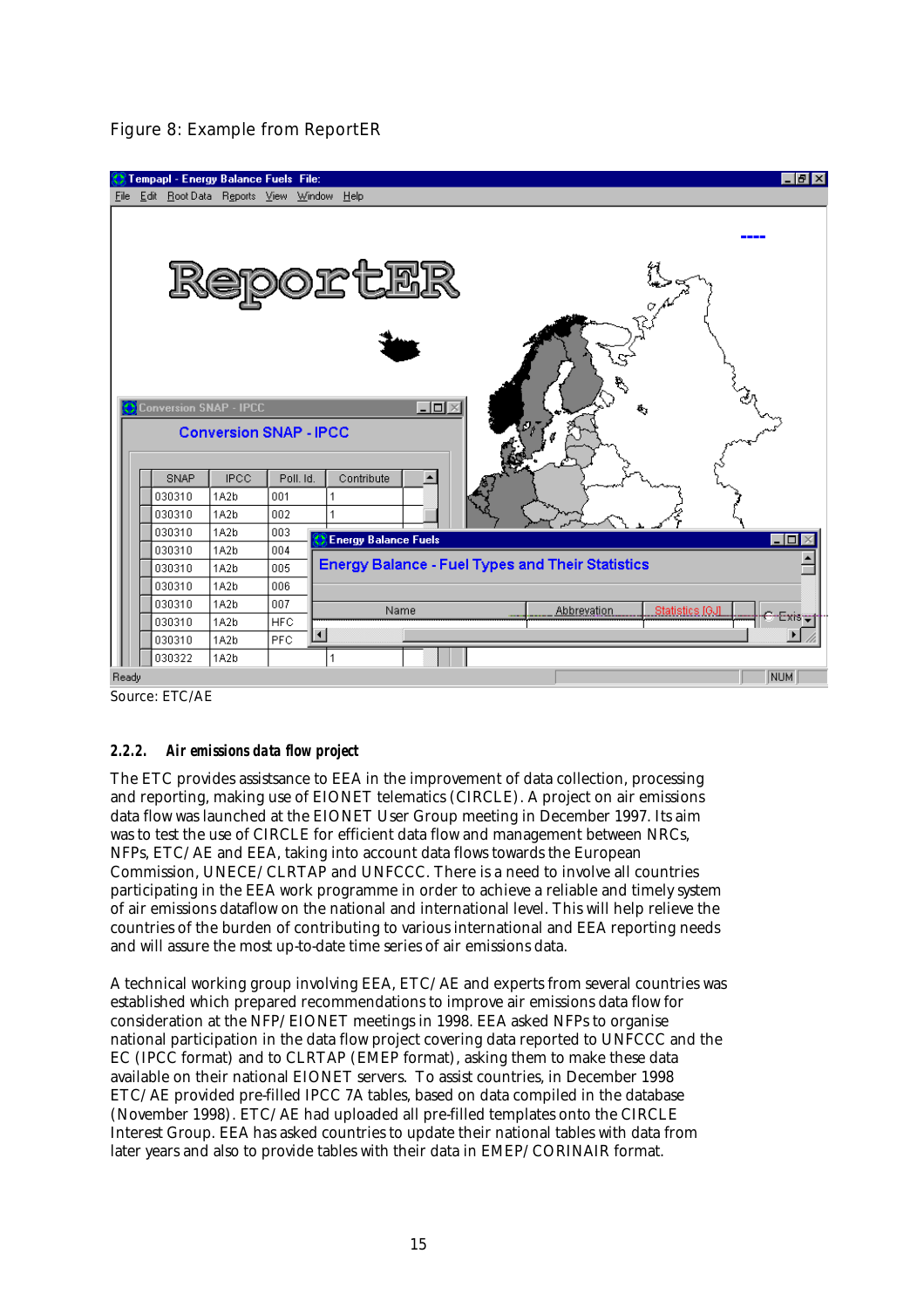The success of the project will depend on active participation by all countries involved in the EEA work programme. There is a specific role for each of the stakeholders:

EEA: to co-ordinate the project overall;<br>ETC/AE: to provide pre-filled templates, values to provide pre-filled templates, validate national returns and provide the countries with the European wide data sets and analyses; NFPs and NRCs: to ensure national data are quality assured and uploaded on their national EIONET servers in time.

#### *2.2.3. Annual EIONET air emissions workshop*

The annual EIONET air emissions workshop for NRCs and associated experts was held in conjunction with the meeting of the EMEP Task Force on Emissions Inventories (TFEI) on 4 June 1998 in Wismar, Germany. The main aim of the workshop was to exchange experiences with the implementation of tools for data collection and reporting in the participating countries, to review the progress of national reporting of air emissions data and to present various EEA and ETC/AE products and reports.

New products and the service provided by ETC/AE were demonstrated. Most of the countries intend to use the new tools but need help and some time for testing. The new tools combined with direct technical assistance are regarded as the two main elements for comparable national data collection and timely reporting.

Participants in the TFEI meeting reported that the joint EMEP/CORINAIR Atmospheric Emission Inventory Guidebook (published by EEA in 1996) is now referred to in the draft procedures recommended to the EMEP Steering Body for reporting emissions under the LRTAP Convention. The guidebook is quoted as a reference work on good emissions inventorying practice and as a checklist to ensure all relevant activities are included. Since the seventh TFEI meeting thirteen chapters have been significantly revised and 21 new chapters have been written. The second edition of the guidebook is planned for publication by EEA in 1999.

To recall the benefits of the EEA air emissions project for all parties, full participation in workshops will be important to achieve consistent, comparable and timely reporting of information thus supporting improved data flows and streamlining of reporting by EEA member countries to international bodies. The proceedings of the workshop are available from ETC/AE. The 1999 workshop is scheduled for June and will be held at Risø, Roskilde, Denmark.

#### 2.3. Contribution to the EEA report Environment in the EU at the turn of the century

#### *2.3.1. General approach and preparation*

This main EEA report aims to assess the present and foreseeable state of the environment, societal trends and current legislation in the EU including information about environmental changes in eleven accession countries and some border regions. The report is intended to support strategic environmental planning within the European policy process by providing reliable, comprehensive and up-to-date information to policymakers as well as the public.

An important element of the report are trends for the future with respect to the state of the environment, the pressures and potential impacts. This includes a comparison with reference values, policy targets and environmental standards. The "business as usual" (baseline) scenario aims to indicate the trend to 2010 (and 2050 for climate change) assuming overall economic growth and implementation of policies agreed by August 1997.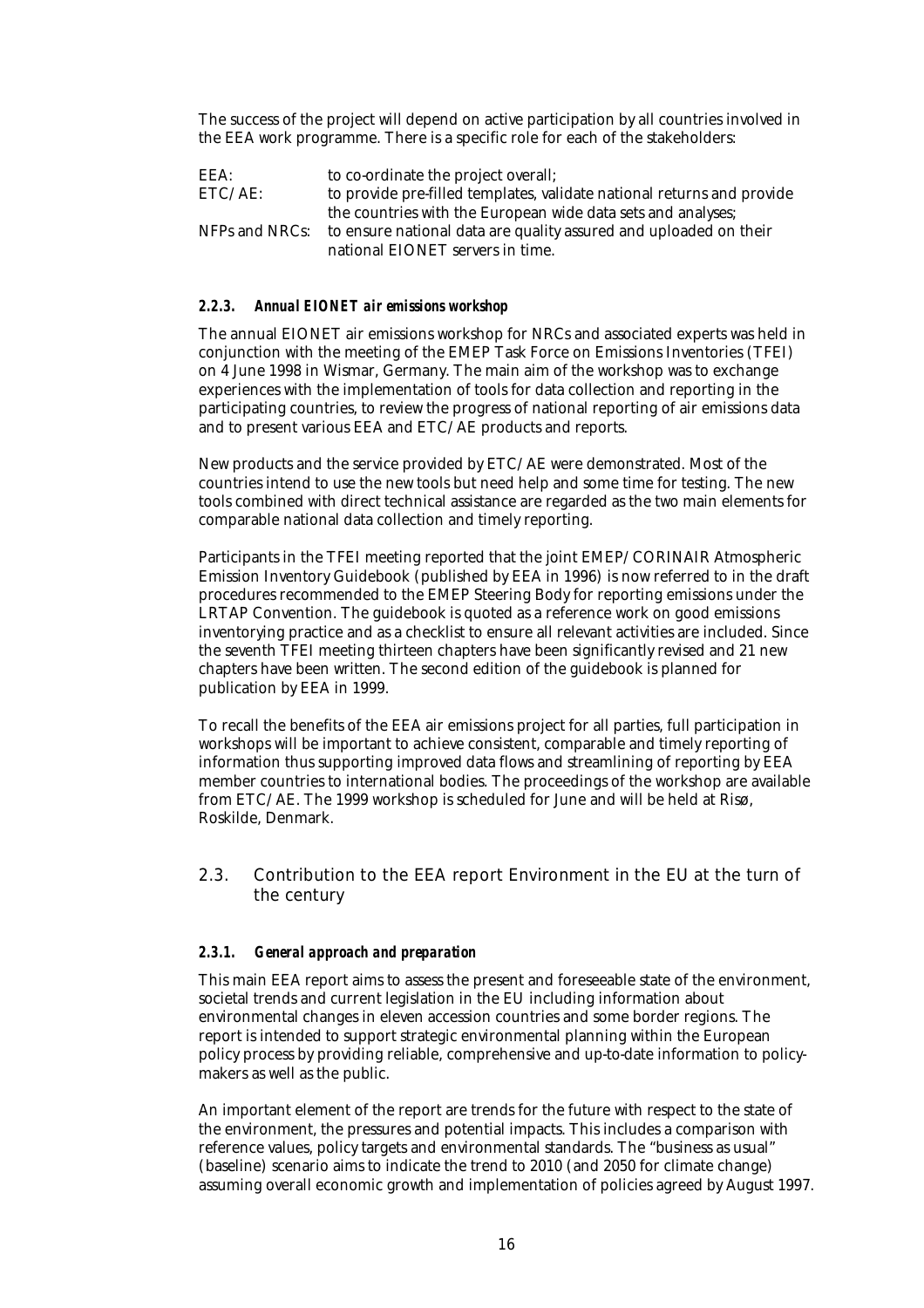#### *2.3.2. ETC/AE contribution to the report*

ETC/AE has collected and delivered air emissions data to EEA for inclusion in several chapters and prepared the chapter on climate change. The work was performed by the ETC/AE partners TNO and UBA Vienna.

The ETC/AE contribution to the report was as follows:

- Background study on 'Emissions of selected heavy metals and persistent organic pollutants in Europe';
- Compilation of the air emissions database;
- Draft the chapter on climate change.

#### *2.3.2.1. Emissions of heavy metals and persistent organic pollutants (POPs) in Europe*

The background study 'Emissions of selected heavy metals and persistent organic pollutants in Europe' presents emission projections prepared for selected HM and POPs and for fine particulate matter (PM 10). Projections are based on available forecasts for the year 2010 of macro economic developments (scenarios). Included in this project are the 'Policies in Place and Pipeline' (PIPP) scenario and an evaluation of currently foreseen and further environmental policy measures. Figure 9 presents the projected emission estimates for the heavy metals cadmium, mercury and lead in 2010. For possible comparison, projections based on best available technologies (BATs) have also been included.



#### Figure 9: Projected emissions of selected heavy metals

PIPP = Policies in Place and Pipeline

BAT = best available technologies

Source: ETC/AE

Estimated future trends prepared in the background study were also used for judging environmental problems such as Chemical Risk and Urban Stress. The results of the scenario projections have been processed into urban emission inventories for 42 major cities in Europe and used for air quality analyses undertaken by the ETC on Air Quality.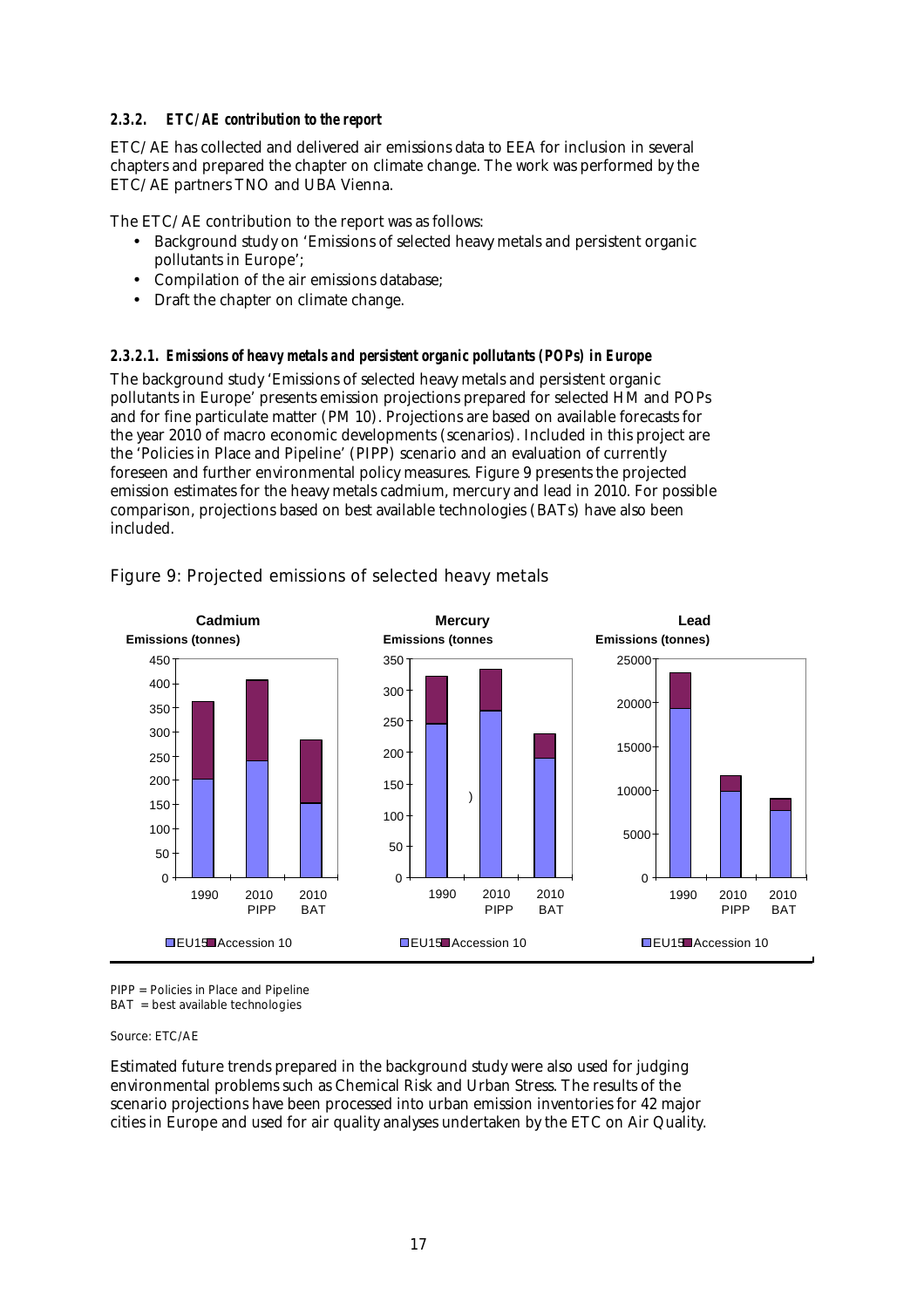#### *2.3.2.2. Compilation of the air emissions database*

The ETC/AE consortium partner UBA Vienna has compiled a database specifically to provide a consistent assessment in this report (see section 2.1.3). These aggregated data are available in the European Environmental Reference Centre (revised EEA website), which will be open for public access in 1999.

#### *2.3.2.3. Greenhouse gases and climate change*

The major findings of this chapter can be summarised as follows:

Despite international efforts to stabilise greenhouse gas emissions at 1990 levels, these emissions are projected to increase under the (baseline) business as usual scenario in the EU by about 6 % from 1990 to 2010. For the period 1990 to 2050, atmospheric concentrations of CO $_{\textrm{\tiny{2}}}$ , CH $_{\textrm{\tiny{4}}}$ , and N $_{\textrm{\tiny{2}}}$ O could increase as much as 45 %, 80 %, and 20 % respectively. Temperatures are forecast to rise by 1 to 2 °C for the Northern Hemisphere by 2050. The rate of sea level rise is predicted to accelerate during the  $21<sup>st</sup>$  century, amounting to an increase of about 15-20 cm by 2050 and 40-50 cm by 2100.

At the UNFCCC Kyoto Conference in 1997, the EU agreed to reduce emissions, measured as  $CO<sub>s</sub>$  equivalents, by 8 % between 1990 and 2010. Since the baseline projection shows an increase of EU emissions of 6 %, the target of an 8 % decrease would require substantial additional emission reductions (estimated to be 600 Mt below the projected 2010 emissions).

It is unlikely that stable, potentially sustainable values for atmospheric greenhouse gas concentrations, sea level rise and temperature increase will be realised before 2050 under present policy provisions. It has been estimated that industrial countries would need to reduce greenhouse gas emissions by at least 35 % between 1990 and 2010 to be in line with provisional sustainable target values for temperature increase and sea level rise.

In the EU, CO $_{\tiny 2}$  emissions declined by 1 % between 1990 and 1996 (3 % between 1990 and 1995), although there is considerable variation between Member States. This favourable trend was due to a combination of low economic growth, increases in energy efficiency and the effects of policies and measures to reduce greenhouse gas emissions. Specific circumstances in the UK and Germany also had a significant role - UK's switch from coal to natural gas, and Germany's economic restructuring of the New Länder.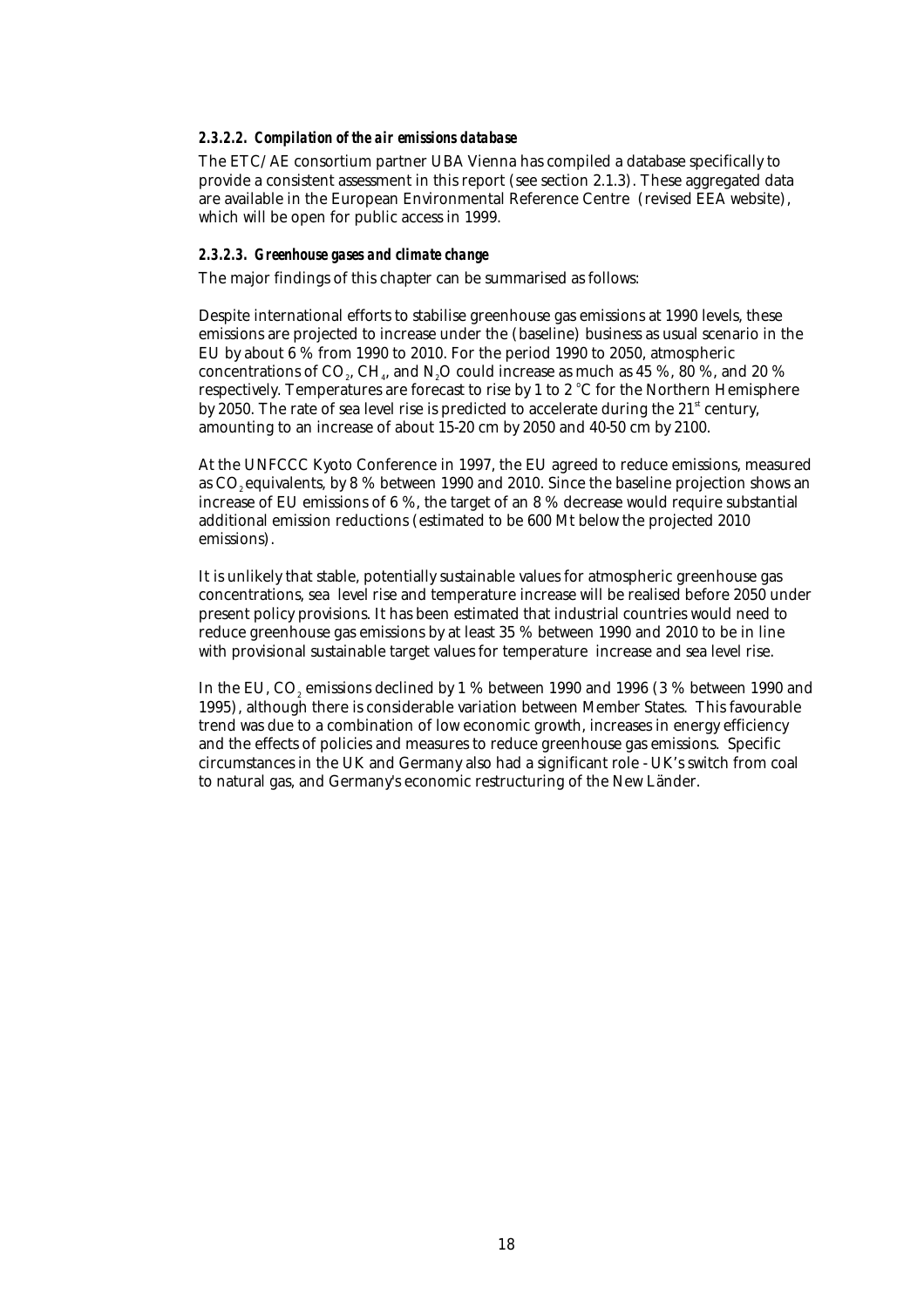|                       | <b>Inventory 1990</b>        |                | Projections 2000 |
|-----------------------|------------------------------|----------------|------------------|
|                       | (million tonnes $CO2$ ) (Mt) |                | 2000 with        |
| <b>MEMBER STATE</b>   | 1990 (base year)             | 1996           | <b>Measures</b>  |
| Austria               | 62                           | 62             | 57               |
| Belgium               | 116                          | 129            | 125              |
| <b>Denmark</b>        | 52                           | 60             | 54               |
| Finland               | 59                           | 66             | 60               |
| France                | 392                          | 399            | 377              |
| Germany               | 1014                         | 910            | 894              |
| Greece                | 85                           | 92             | 98               |
| Ireland               | 31                           | 35             | 35               |
| Italy                 | 442                          | 448            | 446              |
| Luxembourg            | 13                           | $\overline{7}$ | $\overline{7}$   |
| <b>Netherlands</b>    | 161                          | 185            | 189              |
| Portugal              | 47                           | 51             | 50               |
| Spain                 | 226                          | 248            | 258              |
| Sweden                | 55                           | 63             | 60               |
| <b>United Kingdom</b> | 615                          | 593            | 578              |
| <b>EU-15</b>          | 3 3 7 2                      | 3348           | 3 2 9 0          |

#### Table 4: Reported (1990 and 1996) and projected (2000) national CO<sub>2</sub> emissions of EU member states

Source: EEA, Environment in the EU at the turn of the century

Forest carbon sinks in Europe can only achieve up to 1 % of the agreed emissions reduction for the EU. Furthermore the approach regarding sinks in the Kyoto Protocol could, although not intended, lead to negative impacts on biodiversity conservation and soil protection.

EU15 CO2 emissions by 2000 are projected to be in the range of 98 to 102 % of 1990 levels, suggesting that the stabilisation target could be achieved. EU total greenhouse gas emissions are projected to increase under the business-as-usual scenario by 6 percent between 1990 and 2010, mainly due to CO2 emissions increases by 8 percent. The increase in CO2 emissions is less than the increase in total energy consumption - the difference being mainly due to a shift from solid to gaseous fuels. The main driving force for increasing emissions of CO2 comes from the transport sector (projected emissions in 2010 are 39 % above the 1990 level); in contrast, industrial CO2 emissions are projected to decrease by 15 % by 2010, while little change is projected in emissions in the domestic/tertiary sector and in the power and heat producing sector. EU total methane emissions are projected to decrease by 8 %, while nitrous oxide emissions are projected to increase by 9 %, and fluorocarbons, although currently a minor contributor to the total greenhouse gas emissions, will increase by 40 %.

CO2 emissions in the 10 CEE (central and eastern European) Accession Countries are projected to decrease by 8 %. Based on the limited information available, total greenhouse gas emissions in 2010 of the 10 CEE countries are estimated to decrease in the business as usual scenario by 11 % from 1990 levels. Combined with the projected increase by 6 % in EU15 this would mean an increase of 2 % by 2010 from 1990 levels in the emissions of a potentially enlarged EU25.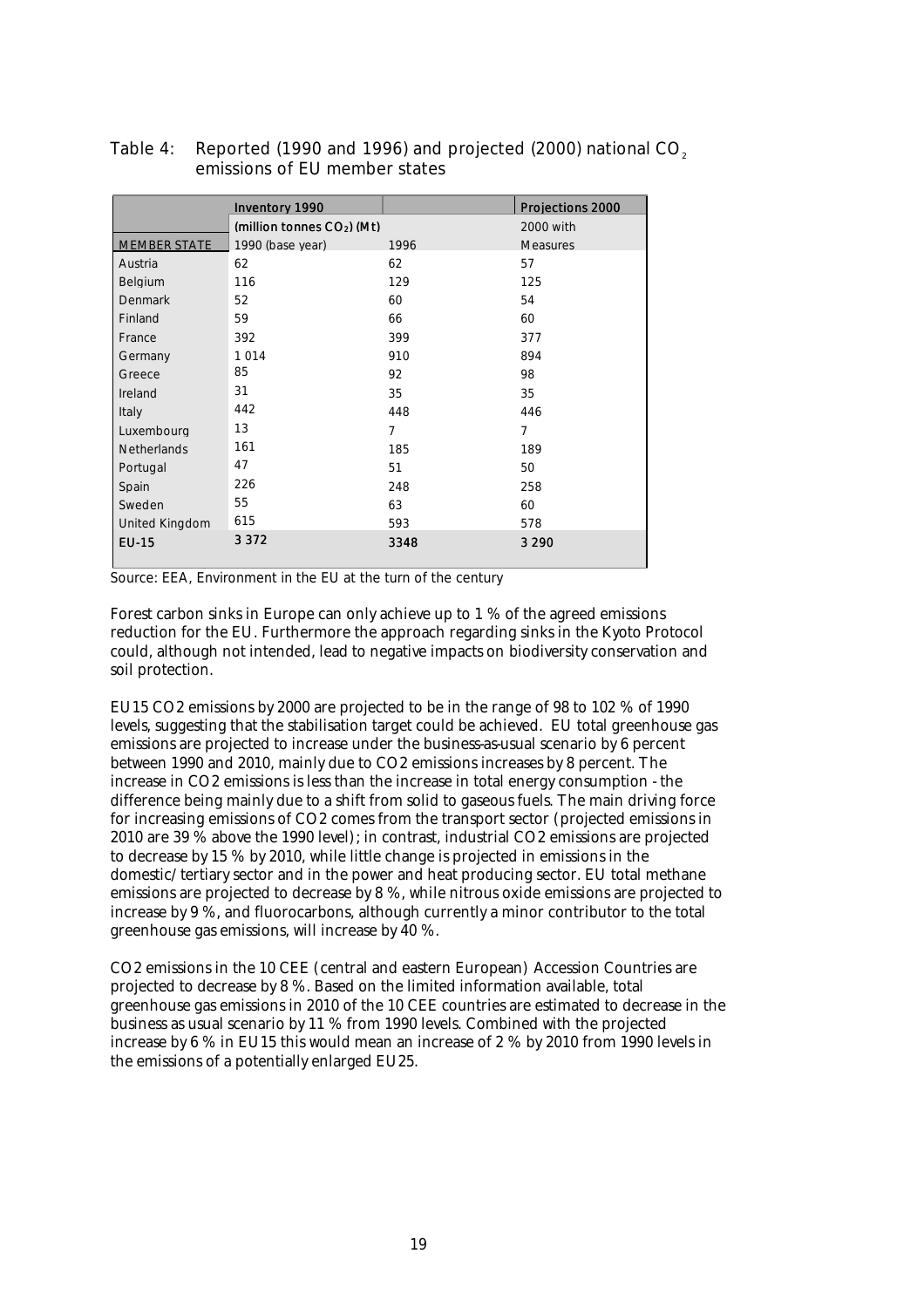



Source: EEA Environment in the EU at the turn of the century

#### 2.4. Support to EU legislation and policy development

#### *2.4.1. EC Monitoring Mechanism*

The purpose of the Monitoring Mechanism is to monitor if emission reduction of anthropogenic CO2 and other greenhouse gases the European Community is sufficient to ensure progress towards the greenhouse gas emission targets laid down in international legal obligations binding the European Community (United Nations Framework Convention on Climate Change, ratified by the European Community on 21 December 1993). Decision 93/389/EEC to establish a Monitoring Mechanism was adopted by the Council of Environment Ministers in 1993. It requests the European Commission to report on an annual basis to the Council of Ministers and the European Parliament on progress towards the stabilisation of CO2 emissions in EU Member States at 1990 levels by the year 2000. The European Commission has presented two evaluation reports (COM(94) 67 final, 10.3.1994, and COM(96) 91 final, 14.3.1996).

In 1998 ETC/AE prepared a draft report as an input to the third evaluation report to be prepared by the Commission for the EC (DGXI). It is based on:

- information submitted by the Member States to the Commission under the Monitoring Mechanism,
- the second National Communication under the UNFCCC by Member States,
- the Community's second Communication under the UNFCCC (July 1998),
- $\bullet$   $\cdot$  CO<sub>2</sub> emission estimates and GDP data from Eurostat, and
- $\bullet$  the EU CO<sub>2</sub> emissions projections from the pre-Kyoto energy scenario (COM(97)1996).

The report presents the EU15 inventory of carbon dioxide, methane, and nitrous oxide emissions, as well as removals of carbon dioxide, for the years 1990, 1996 and 1997 (as well as supplementary data on ozone precursors). The evaluation included a review of national programmes, national emission projections for the year 2000 and effects of national measures. Also the pre-Kyoto emission projections prepared by the Commission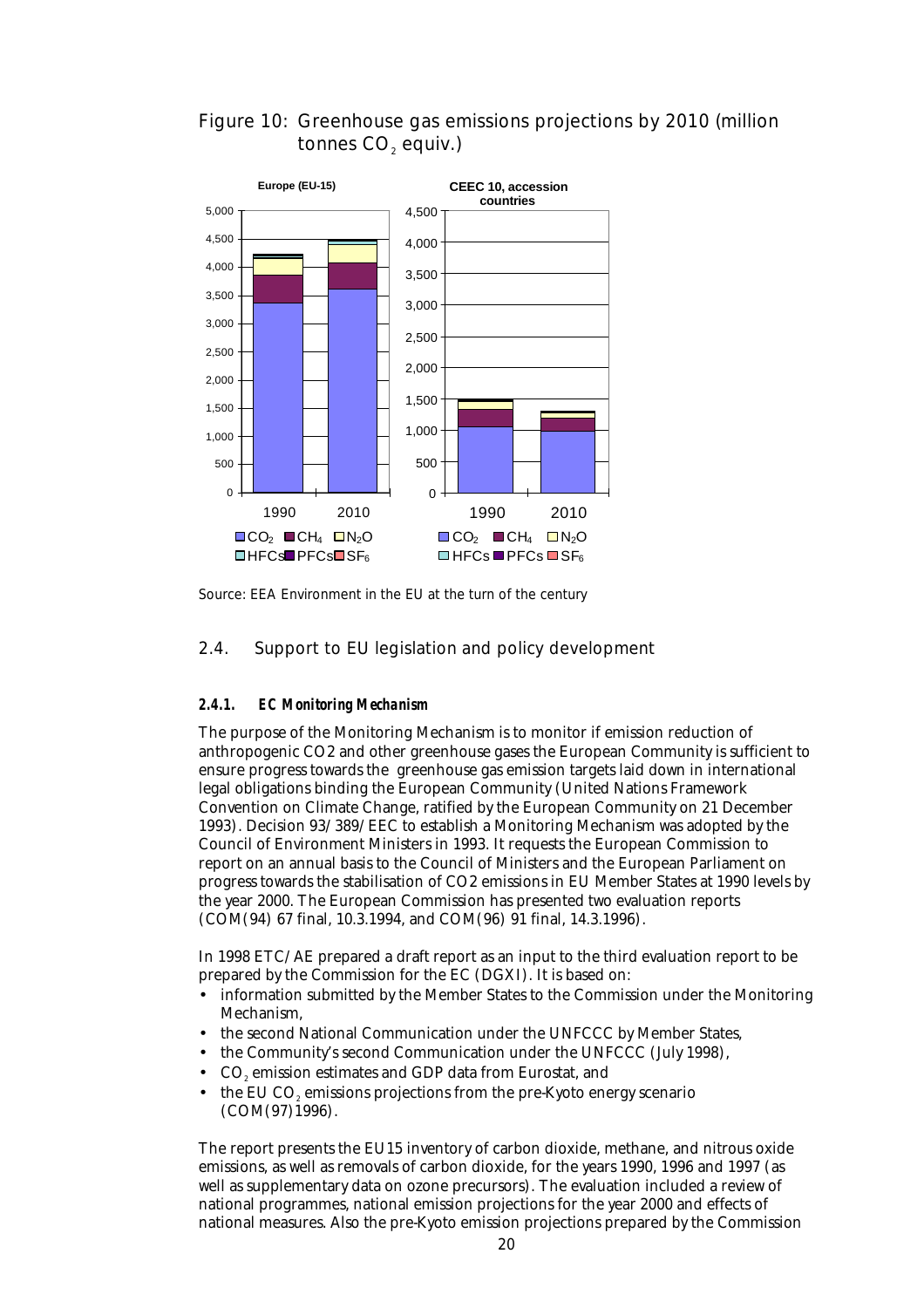are described and compared with the EU-15 inventory based on the Member States' own emission projections.

The analysis shows that a decreasing CO<sub>2</sub> emissions trend has occurred in only three out of 15 Member States. Germany, mainly through economic restructuring of the new *Länder* following reunification, has contributed most to the EU CO $_{\tiny 2}$  emissions reduction followed by UK mainly by shifting fuel used from coal to natural gas. Other Member States reported increases in CO $_{\tiny 2}$  emissions. EU15 emissions are projected to be in the range of -2 % to + 2 % of 1990 levels.

#### *2.4.2. IPPC Directive Polluting Emissions Register (PER)*

In 1997, the EU Commission established a Committee to prepare the implementation of Article 15 (3) of the IPPC (Integrated Pollution Prevention and Control) concerning PER Directive (96/61/EC).

In 1998 the Commission requested EEA to prepare a first paper on data quality and data flow, which was presented at the third meeting of the Committee in December 1998. The paper contains proposals on how to collect, process and transmit the relevant data from the operator to the competent authorities, to the national authority, and to the Commission. EEA (with ETC/AE) is prepared together with Eurostat to assist DGXI in the collection, validation, management and presentation of the European PER. The discussion in the PER Committee is expected to result in a Council Decision in 1999 or 2000 describing in detail the scope of reporting of national PER data to a European PER.

#### *2.4.3. The new LCP Directive (Large Combustion Plant)*

In 1998, the European Commission adopted a proposal to amend Directive 88/609/EEC on the limitation of emissions of certain pollutants into the air from large combustion plants (LCPs). This Directive limits emissions of three types of pollutants: sulphur dioxide (SO2), nitrogen oxides (NOx) and dust. The new proposal introduces ELVs (emission limit values) that are twice as strict as the current values. These new values are applicable to all new installations put into operation after 1 January 2000. The proposal enlarges the scope of the Directive to include gas turbines and sets limit values for NOx emissions from such installations. In addition, the revision encourages use of combined heat and power generation (cogeneration) in new LCPs as well as the use of biomass as a fuel.

A principal reason for the revision was that in 1988 it was evident that neither the reduction targets for existing plants nor the emission limit values for new plants would suffice to protect the environment. In 1990 LCPs were emitting 63 % of sulphur dioxide and 21 % of nitrogen oxides in the EU15. EEA (with ETC/AE) have proposed to assist the Commission in the collection, validation, management and presentation of the emission data that will have to be reported under the new LCP directive.

#### *2.4.4. Auto Oil 2 Programme*

In 1998 ETC/AE co-operated with JRC and ETC/AQ in the Auto Oil 2 programme and assisted in particular working group 1 (Environmental objectives). Emission estimates of large point sources (1990 and partly 1994/1995) were made available to JRC for its air quality modelling of 10 urban areas in Europe. Assistance was also provided to ETC/AQ on the urban emission inventories, prepared in 1997, for use in this programme. The ETC/AE database contains urban emission estimates based on the CORINAIR 90 NUTS 3 emissions that were used by ETC/AQ for their air quality modelling for a large number of European cities (100-150 cities), using the Generalised Empirical Approach (GEA). The GEA project is led by ETC/AQ and is expected to result in 1999 in estimates for urban air quality in 2010, based on the business-as-usual scenario of AOP2.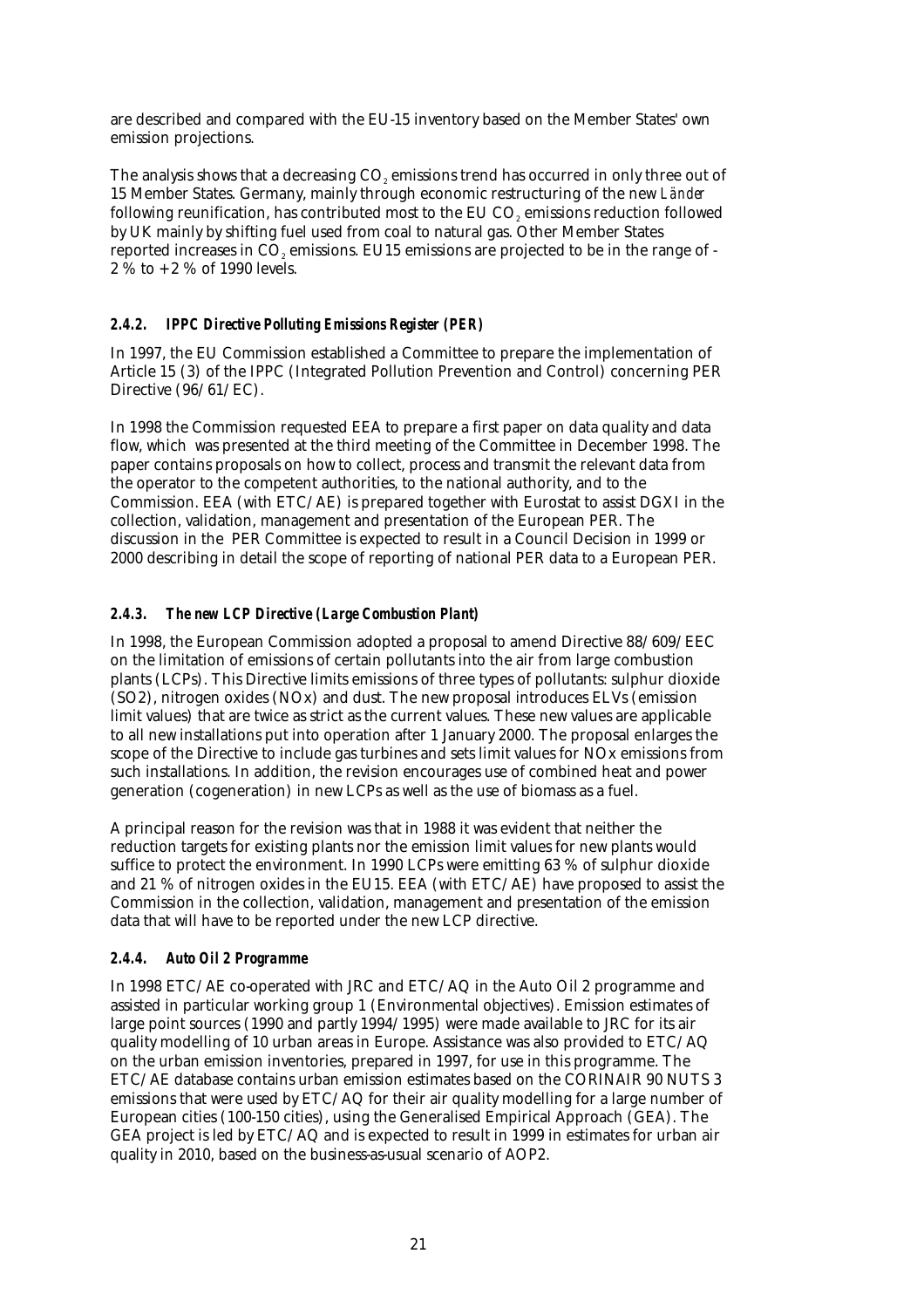#### *2.4.5. Towards integrated emission inventories*

In support of implementation of the IPPC Directive and development of the draft Water Framework Directive, a project was undertaken jointly with the ETC on Inland Waters to develop a conceptual model for IEIs (Integrated Emission Inventories). The objective of the task was to propose a methodology for estimating emissions to water, incorporating and making use of experiences with air emission estimation methodologies. ETC/IW prepared a draft methodology for estimating emissions to water, including the requirements from various EU Directives such as the draft Water Framework Directive, and other international requirements, while ETC/AE brought in expertise and ongoing work e.g. related to the IPPC Directive (see section 2.4.3). The need for Member States to monitor and collect information on the state of inland waters and the pressures arising from catchment activities is likely to be a fundamental legal requirement under the Water Framework Directive when adopted.

The proposed methodology is published in EEA Technical Report no. 8 "First proposal" for a European Inventory of Emissions to Inland Water" that concentrates on four main issues:

- The substances to report. Methods to be used for the selection should be based on legal requirements, environmental needs, and feasibility. Compatibility with the substances used by other international organisations is an important criterion.
- The sources generating emissions. These are to be described either in terms of economics or the processes involved.
- The spatial scale for reporting. The river or lake basin is the relevant unit for the assessment of emissions to water in line with the catchment management approach taken more broadly. There are potential problems because currently much pressure data are gathered on the basis of administrative units rather than the catchment level.
- The time scale for reporting. For water issues, different temporal resolutions are needed for different purposes although annual reporting will still be appropriate for many legal purposes and for state of the environment reporting.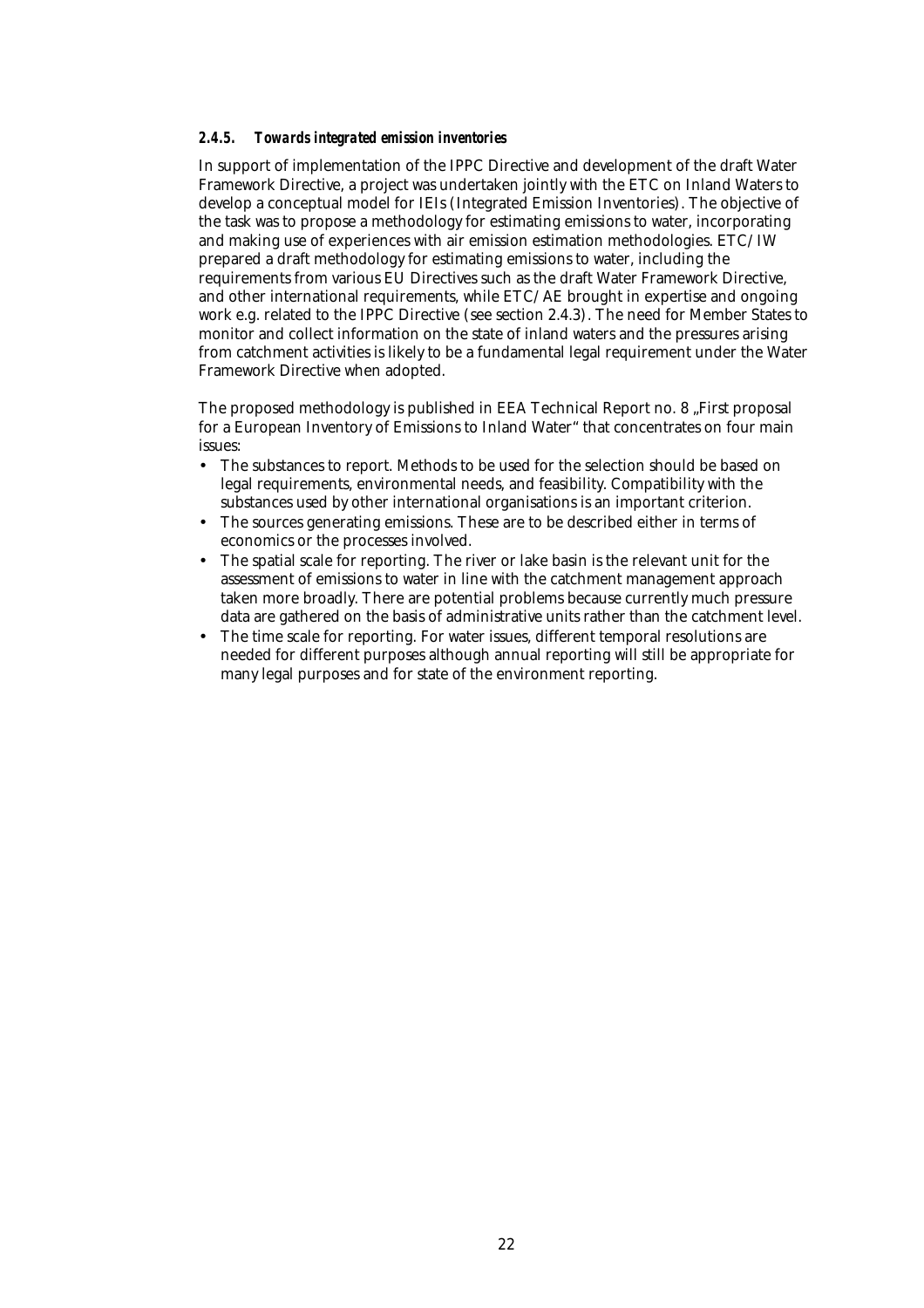## 3. Products/outputs provided by ETC/AE

An overview of products and services provided by the ETC/AE available by the end of 1998 is presented.

| TYPE OF PRODUCT           | <b>TITLE</b>                                              | EEA Report no.                |
|---------------------------|-----------------------------------------------------------|-------------------------------|
|                           |                                                           |                               |
| <b>General</b>            | <b>Annual Summary Report 1995</b>                         | Topic report 9/1996           |
|                           | <b>Annual Summary Report 1996</b>                         | Topic report 5/1997           |
|                           | <b>Annual Topic Update 1997</b>                           | Topic report 4/1998           |
|                           |                                                           |                               |
| <b>Methodology</b> and    | Review of Corinair 90 - Proposals for Air                 | Topic report 6/1996           |
| data                      | <b>Emissions 1994</b>                                     |                               |
|                           | <b>Recommendations for Revised Data</b><br><b>System</b>  | Topic report 12/1996          |
|                           | Review study on Urban Emission<br><b>Inventories</b>      | Topic report 30/1996          |
|                           | <b>Atmospheric Emission Inventory</b>                     | <b>Technical Report,</b>      |
|                           | Guidebook                                                 | <b>CDROM</b> and EEA web site |
|                           | Corinair 90: Summary report no 1<br>(Sectors)             | Topic Report 7/1996           |
|                           | Corinair 90: Summary report no 2 (Sub-<br>sectors)        | Topic Report 8/1996           |
|                           | Corinair: 90 Summary report no 3 (Large<br>point sources) | Topic Report 20/1996          |
|                           | <b>Corinair 94 Inventory</b>                              | Topic Report 8/1997           |
|                           |                                                           |                               |
| <b>Software</b>           | <b>CollectER Methodology and software</b>                 | <b>Technical Reports,</b>     |
|                           | manual                                                    | ETC/AE web site               |
|                           | <b>COPERT2 Methodology and software</b>                   | Technical Reports 5/6         |
|                           | manual                                                    | ETC/AE web site               |
|                           |                                                           |                               |
| <b>Databases</b>          | Corinair 90 and Corinair 94                               | ETC/AE web site               |
|                           | Air emissions 80-96                                       | <b>EEA</b> web site           |
|                           |                                                           |                               |
| <b>Information and</b>    | Air Pollution in Europe 1997 (jointly with                | Monograph No 4                |
| <b>Assessment Reports</b> | ETC/AQ)                                                   |                               |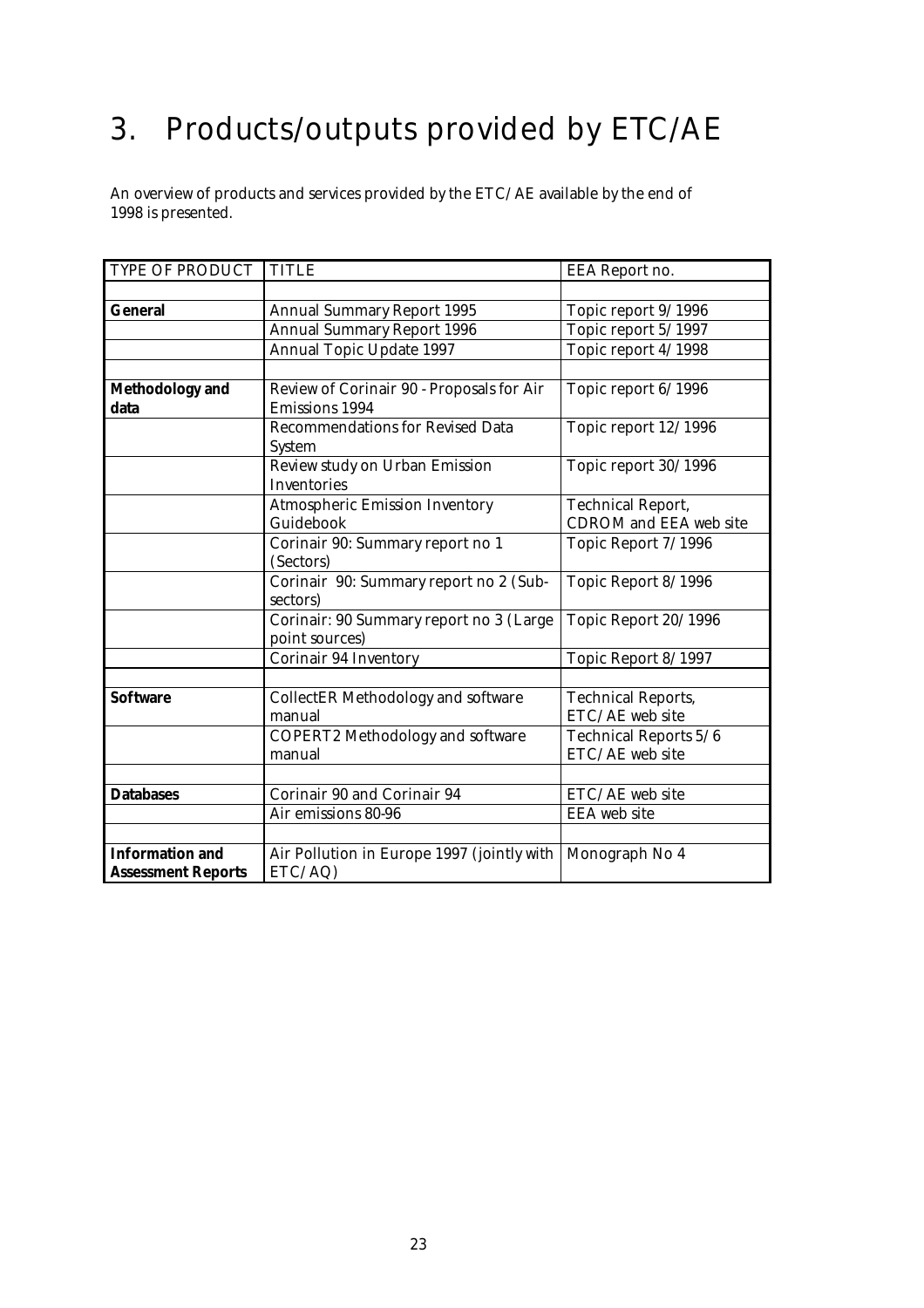## 4. Workplan for 1999

The following two tables provide an overview of tasks the ETC/AE will perform in 1999 and beyond.

The events, activities and the expected output by the ETC/AE are outlined in the first table, and are mainly addressed to NFPs and NRCs.

| EVENT/                             | <b>EVENT</b>        | <b>RESPONSE</b>     | <b>EXPECTED OUTPUT</b>                                                                                                  | <b>OUTPU</b>     |
|------------------------------------|---------------------|---------------------|-------------------------------------------------------------------------------------------------------------------------|------------------|
| <b>ACTIVITY</b>                    | <b>DATE</b>         | <b>DEADLINE</b>     |                                                                                                                         | <b>T DATE</b>    |
| <b>Workshops</b>                   | 7-8 June 1999       |                     | ETC/EIONET Annual Workshop report                                                                                       | <b>June 1999</b> |
| <b>Country visit to</b>            |                     |                     |                                                                                                                         |                  |
| <b>Questionnaires</b>              |                     |                     |                                                                                                                         |                  |
|                                    |                     |                     |                                                                                                                         |                  |
| Data Update                        | December 1998       | 31 December         | EU15 emission inventory                                                                                                 | March            |
| <b>Requests</b>                    |                     | 1998                | EMEP/CLRTAP data                                                                                                        | 1999             |
|                                    | 1 March 1999        | 15 April 1999       | EU15 GHG emission inventory for<br><b>UNFCCC</b>                                                                        | <b>May 1999</b>  |
|                                    | 1 June 1999         | 31 July 1999        | EU15 GHG emission inventory for<br>current EU CO2 Monitoring Mechanism<br>+ Tech report                                 | October<br>1999  |
|                                    | 1 December<br>1999  | 31 December<br>1999 | EU15 emission inventory<br>EMEP/CLRTAP data                                                                             | March<br>2000    |
| <b>Draft reports</b><br>for review | 1 February 1999     | 1 March 1999        | Topic report "Annual topic update 1998,                                                                                 | April 1999       |
|                                    | 1 March 1999        | 1 May 1999          | <b>Evaluation of national programmes</b><br>under the Monitoring Mechanism of<br>CO2 and other greenhouse gas emissions | <b>June 1999</b> |
|                                    | 1 May 1999          | 1 June 1999         | Updated Corinair software and technical<br>report/manuals (CollectER/ReportER<br>and COPERT3)                           | <b>July 1999</b> |
|                                    | 1 May 1999          | 1 June 1999         | Auto Oil 2 report (ETC/AQ with<br>ETC/AE input)                                                                         | <b>July 1999</b> |
|                                    | 1 September<br>1999 | 1 October 1999      | Air emissions in Europe 1990-1997 (main<br>Topic Report)+ technical report on air<br>emissions data quality             | November<br>1999 |
|                                    | 31December<br>1999  | 1 February 1999     | Climate change in Europe jointly with<br><b>EUMETNET</b>                                                                | <b>May 2000</b>  |

The second table shows ETC products and services by EEA programme area and project.

| Programme/ |                                                            | <b>Product and service</b>                                                      | <b>Delivery date</b> |  |  |
|------------|------------------------------------------------------------|---------------------------------------------------------------------------------|----------------------|--|--|
| project    |                                                            |                                                                                 |                      |  |  |
|            | 1. Databases                                               | Annual Topic Update 1999<br>$\bullet$                                           | 15 Jan. 2000         |  |  |
|            | and Topic                                                  | Topic Report Air Emissions in Europe 90-97<br>$\bullet$                         | Q3/99                |  |  |
|            | Reporting                                                  | Technical Report on air emissions data quality<br>$\bullet$                     | Q3/99                |  |  |
|            |                                                            | <b>CORINAIR Database update, summary tables and Internet pages</b><br>$\bullet$ | Q3/99                |  |  |
|            | Further developed CORINAIR model and software<br>$\bullet$ |                                                                                 |                      |  |  |
|            |                                                            | Support IPPC/PER working groups (technical reports)<br>٠                        | $Q1 - Q4/99$         |  |  |
|            | 2. Integrated                                              | Climate change in Europe (jointly with ECSN/EUMETNET)<br>$\bullet$              | Q4/99                |  |  |
|            | Assessment                                                 | Topic report CO2 Monitoring Mechanism (and EU communication                     | $Q2-Q3/99$           |  |  |
|            |                                                            | UNFCCC)                                                                         |                      |  |  |
|            |                                                            | Contribute to final ETC/AQ Auto Oil 2 report (technical report)<br>$\bullet$    | Q1/99                |  |  |
|            |                                                            | Air emissions baseline emission projections under the CAR<br>$\bullet$          | to be                |  |  |
|            |                                                            | programme (possibly technical report)                                           | confirmed            |  |  |
|            | 3. Periodical                                              | Contribution to indicator report ("Environmental Signals") and<br>$\bullet$     | July'99              |  |  |
|            | Reporting                                                  | <b>TERM</b>                                                                     |                      |  |  |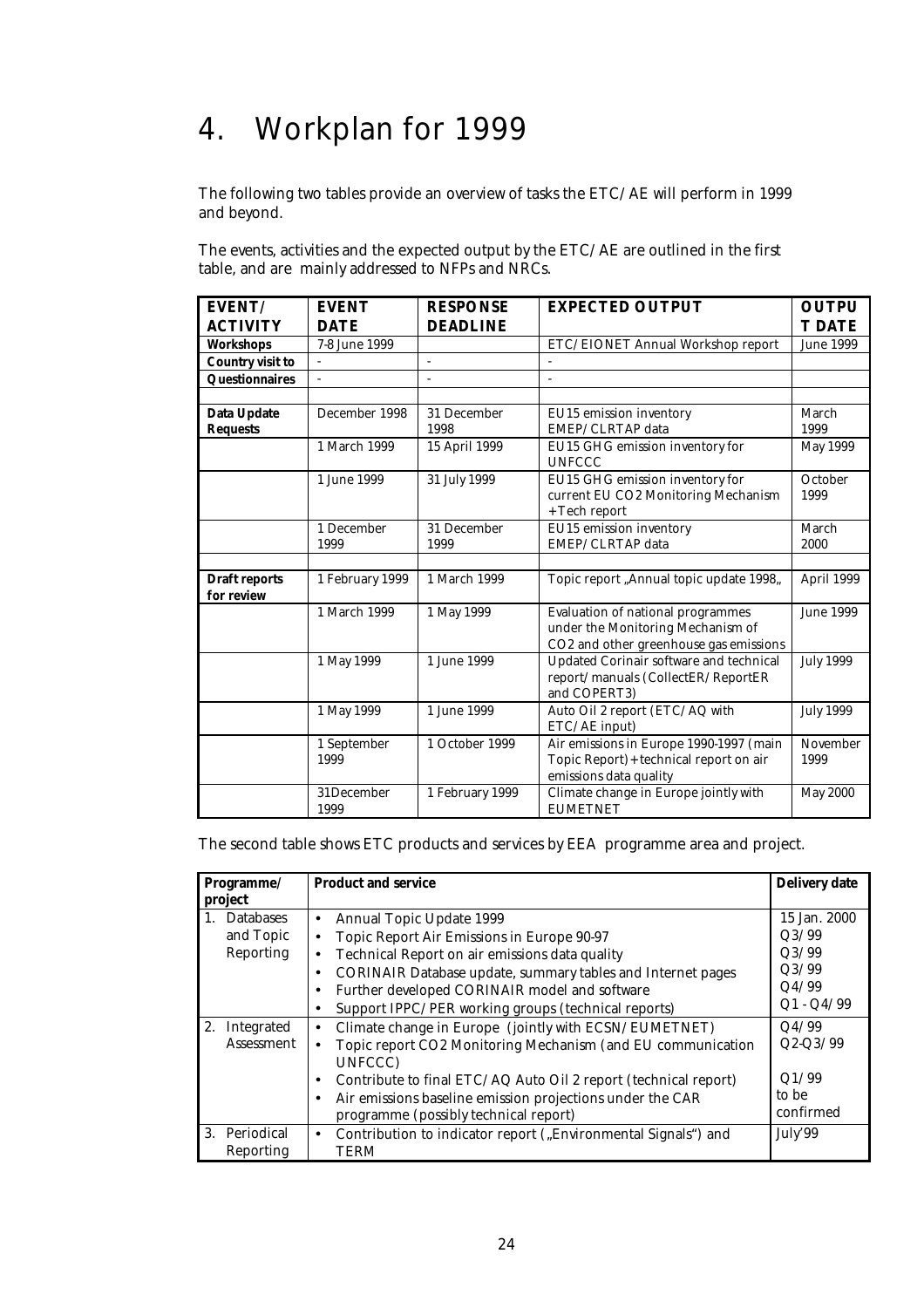### Annex National primary contact points on air emissions

| <b>EEA Country</b> | Institution/Address *)                          | Contact person           | Tel./Fax/E-mail                            |
|--------------------|-------------------------------------------------|--------------------------|--------------------------------------------|
| Austria            | <b>Federal Environment Agency</b>               | Mr Manfred Ritter        | Tel.: +43-13-13-04-55-82                   |
|                    | Spittelauer Lände 5                             |                          | Fax: +43-13-13-04-54-00                    |
|                    | A - 1090 Vienna                                 |                          | E-Mail: ritterm@ubavie.gv.at               |
| Belgium            | IRCEL/CELINE (NFP-Belgium)                      | Mr Alain Derouane **)    | Tel.: +32-22-27-57-03                      |
|                    | Kunstlaan-Avenue des Arts 10/11                 |                          | Fax: ++32-22-27-56-99                      |
|                    | B - 1210 Bruxelles                              |                          | E-Mail: celinair@irceline.be               |
| Denmark            | N E R I Dept. of Atmospheric Environment        | Ms Jytte Boll Illerup    | Tel.:+45-46-30-12-89                       |
|                    | Frederiksborgvej 399 - PO Box 358               |                          | Fax: +45-46-30-12-12                       |
|                    | DK - 4000 Roskilde                              |                          | E-Mail: JBI@dmu.dk                         |
| Finland            | <b>Finnish Environment Agency</b>               | Mr Marko Ekqvist         | Tel.: +35-89-40-30-04-09                   |
|                    | PO Box 140                                      |                          | Fax: +55-89-40-30-04-90                    |
|                    | FIN - 00251 Helsinki                            |                          | E-Mail: marko.ekqvist@vyh.fi               |
| France             | Centre Interprofessionel Technique d'Etude de   | Mr Jean-Pierre Fontelle  | Tel.: +33-14-48-36-883                     |
|                    | la Pollution Atmosphérique (CITEPA)             |                          | Fax: +33-14-02-20-483                      |
|                    | 10 rue du Faubourg Poissonnière                 |                          | E-Mail: citepa@compuserve.com              |
|                    | F - 75010 Paris                                 |                          |                                            |
| Germany            | Federal Environment Agency, FB II 4.6           | Ms Marion Dreher         | Tel.: +49-30-89-03-24-02                   |
|                    | Bismarckplatz 1                                 |                          | Fax: +49-30-89-03-22-85                    |
|                    | D - 14193 Berlin                                |                          | E-Mail: marion.dreher@uba.de               |
| Greece             | National Observatory of Athens                  | Ms Dimitra Koutendakis   | Tel.: +30-13-46-38-03                      |
|                    | Lofos Nymphou                                   |                          | Fax: +30-13-42-28-75                       |
|                    | GR - 11800 Athens                               |                          | E-mail: stelios@env.meteo.noa.gr           |
| Iceland            | Environment and Food Agency, Air Poll. Dept.    | Mr Einar Palsson         | Tel.: +35-45-68-88-48                      |
|                    | Àrmúla la                                       |                          | Fax: +35-45-68-18-96                       |
|                    | IS - 108 Reykjavik                              |                          | E-Mail: einarp@hollver.is                  |
| Ireland            | <b>Environmental Protection Agency</b>          | Mr Michael McGettigan    | Tel.: +35-31-66-02-511                     |
|                    | St Martin's House - Waterloo Road               |                          | Fax: +35-31-66-05-848                      |
|                    | Dublin 4                                        |                          | E-Mail: m.mcgettigan@epa.ir                |
| Italy              | ENEA - AMB/SAF/Cont Task Force                  | Mr Riccardo De Lauretis  | Tel.: +39-63-04-84-373                     |
|                    | Via Anguillarese, 301 - SP 077                  |                          | Fax: +39-63-04-84-925                      |
|                    | I - 00060 S. Maria di Galeria (Roma)            |                          | E-Mail: delauretis@casaccia.enea.it        |
| Liechtenstein      | Landesforstamt, Vaduz - Abt. Umweltschutz -     | Mr Theodor Helmut Kindle | Tel.: +41-75-23-66-197                     |
|                    | Städle 38                                       |                          | Fax: +41-75-23-66-196                      |
|                    | FL - 9490 Vaduz                                 |                          | E-Mail: theo.kindle@aus.llv.li             |
| Luxembourg         | Administration de l'Environnement               | Mr Frank Thewes          | Tel.: +35-24-05-65-62-41                   |
|                    | 1 rue Bender                                    |                          | Fax: +35-24-85-078                         |
|                    | L - 1229 Luxembourg                             |                          | E-Mail: thewes@aev.etat.lu                 |
| Norway             | State Pollution Control Authority               | Mr Torgrim Asphjell      | Tel.: +47-22-57-34-00                      |
|                    | PO Box 8100 Dep., Stromsveien 96                |                          | Fax: +47-22-67-67-06                       |
|                    | N - 0032 Oslo 1                                 |                          | E-Mail: asphjell@sft.telemax.no            |
| Portugal           | Instituto de Meteorologica, Ministerio de       | Ms Teresa Anacleto       | Tel.: +35-14-72-82-00                      |
|                    | Ambiente                                        |                          | Fax: +35-14-71-90-74                       |
|                    | Rua C Do Aeroporto de Lisboa<br>P - 1700 Lisboa |                          | E-Mail: teresa.anacleto@dga.min-<br>amb.pt |
|                    | Subdireccion General de Calidad Ambiental       |                          | Tel.: +34-15-97-76-57                      |
| Spain              | (MIMAM)                                         | Ms Angeles Cristobal     | Fax: +34-15-97-58-57                       |
|                    | Plaza de San Juan de la Cruz 5/n                |                          | E-Mail:                                    |
|                    | E - 28071 Madrid                                |                          | angeles.cristobal@sgca.mma.es              |
| Sweden             | Swedish Environmental Protection Agency         | Ms Astrid Olsson         | Tel.: +46-86-98-11-83                      |
|                    | S - 10648 Stockholm                             |                          | Fax: +46-86-98-15-84                       |
|                    |                                                 |                          | E-Mail: astrid.olsson@environ.se           |
| The                | Ministry of Housing, Spatial Planning and the   | Mr Chris Evers           | Tel.: +31-70-33-94-605                     |
| Netherlands        | Environment                                     |                          | Fax: +31-70-33-91-298                      |
|                    | P.O. Box 30945                                  |                          | E-Mail: emission.monitor.imh@wxs.nl        |
|                    | 2500 GX 7300 The Hague                          |                          |                                            |
| United             | National Environmental Technology Centre/AEA    | Mr Simon Eggleston       | Tel.: +44-1 2-35-46-31-01                  |
| Kingdom            | Technology                                      |                          | Fax: +44-1 2-35-46-3 0-05                  |
|                    | Culham, Abingdon                                |                          | E-Mail: simon.eggleston@aeat.co.uk         |
|                    | OX14 3DB Oxfordshire                            |                          |                                            |

\*) Officially nominated NRCs are listed under http://www. eionet.eu.int

\*\*) CORINAIR experts acting in Wallonia, Flemish and Bruxelles regions